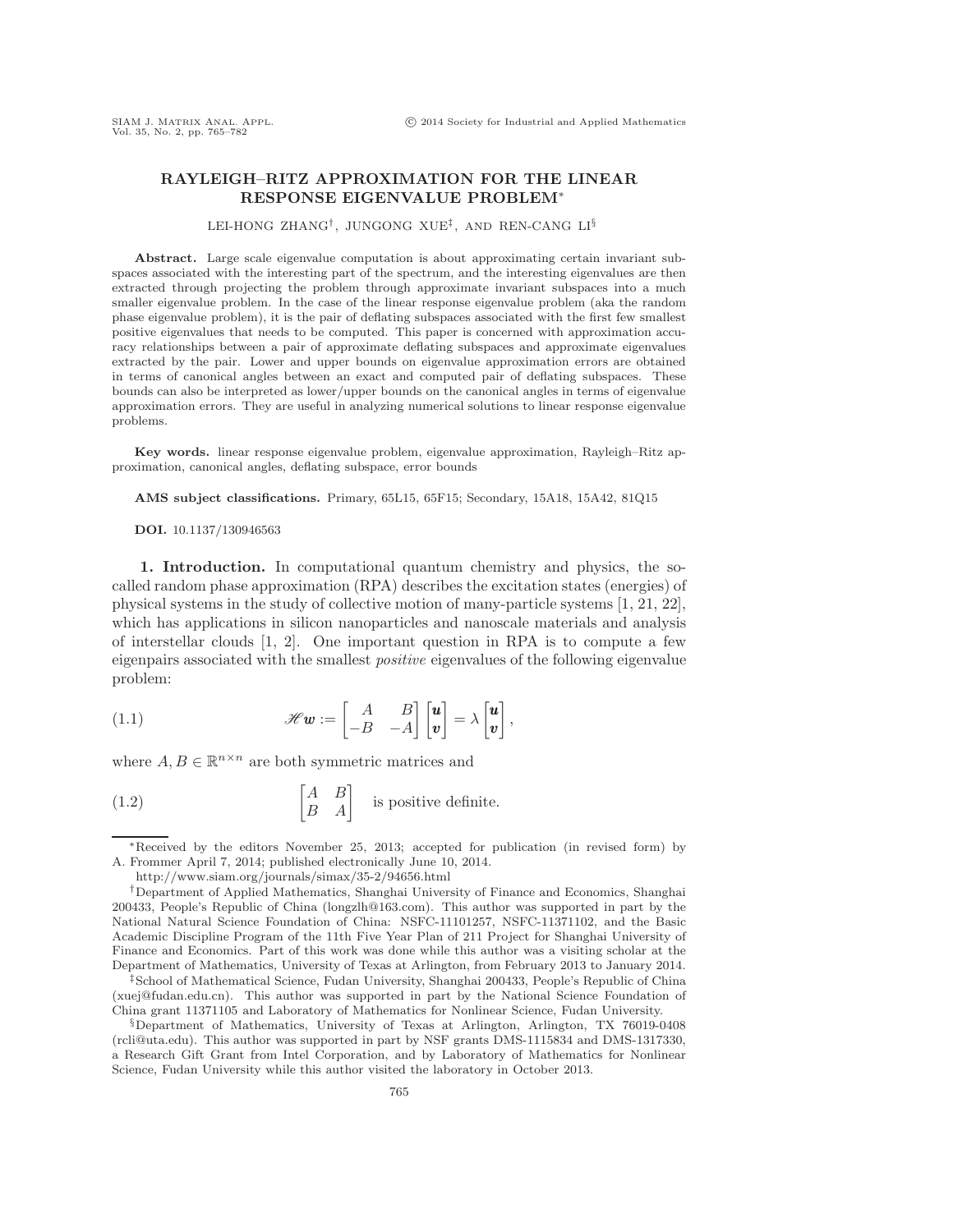The matrix  $\mathscr H$  is a special Hamiltonian matrix: all of its eigenvalues are real and appear in pairs  $\{\lambda, -\lambda\}$ . The eigenvalue problem [\(1.1\)](#page-0-0) is referred to as the *linear response eigenvalue problem* (LREP) in the literature of computational quantum chemistry and physics, and several minimization principles were recently established and, as a result, CG type optimization algorithms were proposed to solve [\(1.1\)](#page-0-0) [\[1,](#page-17-0) [2,](#page-17-3) [17\]](#page-17-4).

Using the symmetric orthogonal matrix

(1.3) 
$$
J = \frac{1}{\sqrt{2}} \begin{bmatrix} I_n & I_n \\ I_n & -I_n \end{bmatrix},
$$

which satisfies  $J^T J = J^2 = I_{2n}$ , we can transform the matrix *H* similarly to [\[1,](#page-17-0) [2\]](#page-17-3)

(1.4) 
$$
J^{\mathrm{T}}\mathscr{H}J = \begin{bmatrix} 0 & A-B \\ A+B & 0 \end{bmatrix} =: \begin{bmatrix} 0 & K \\ M & 0 \end{bmatrix} =: H
$$

and thus, by the relation:

(1.5) 
$$
\mathbf{z} := \begin{bmatrix} \mathbf{y} \\ \mathbf{x} \end{bmatrix} = J^{\mathrm{T}} \begin{bmatrix} \mathbf{u} \\ \mathbf{v} \end{bmatrix}, \quad \begin{bmatrix} \mathbf{u} \\ \mathbf{v} \end{bmatrix} = J \begin{bmatrix} \mathbf{y} \\ \mathbf{x} \end{bmatrix},
$$

the eigenvalue problem [\(1.1\)](#page-0-0) is equivalent to

<span id="page-1-1"></span>(1.6) 
$$
H\mathbf{z} := \begin{bmatrix} 0 & K \\ M & 0 \end{bmatrix} \begin{bmatrix} \mathbf{y} \\ \mathbf{x} \end{bmatrix} = \lambda \begin{bmatrix} \mathbf{y} \\ \mathbf{x} \end{bmatrix},
$$

which was still referred to as the LREP [\[1,](#page-17-0) [16,](#page-17-5) [24\]](#page-17-6) and will be in this paper, too. The condition  $(1.2)$  implies that both K and M are symmetric and positive definite [\[1\]](#page-17-0).

In the rest of this paper, unless otherwise explicitly stated, we relax the positive definiteness of both K and M to that *both are positive semidefinite and one of them is definite*. Denote the ordered eigenvalues of  $H$  (and they are of  $\mathscr H$  as well) by

$$
(1.7) \qquad \qquad -\lambda_n \leq \cdots \leq -\lambda_1 \leq \lambda_1 \leq \cdots \leq \lambda_n.
$$

In the case when both K and M are positive definite,  $\lambda_1 > 0$ ;  $\lambda_1 = 0$  if one of K and M is singular [\[1\]](#page-17-0). In practice, the first k smallest eigenvalues with the positive sign<sup>[1](#page-1-0)</sup>  $\lambda_1 \leq \cdots \leq \lambda_k$  are of interest.

The classical Thouless's minimization principle stated in terms of [\(1.6\)](#page-1-1) is

<span id="page-1-4"></span>
$$
\lambda_1 = \min_{\boldsymbol{x}, \boldsymbol{y}} \frac{\boldsymbol{x}^{\mathrm{T}} K \boldsymbol{x} + \boldsymbol{y}^{\mathrm{T}} M \boldsymbol{y}}{2|\boldsymbol{x}^{\mathrm{T}} \boldsymbol{y}|},
$$

assuming both K and M are positive definite. In [\[1\]](#page-17-0), a subspace version of this for characterizing the first k smallest eigenvalues with the positive sign  $\lambda_1 \leq \cdots \leq \lambda_k$ was obtained<sup>[2](#page-1-2)</sup>

<span id="page-1-3"></span>(1.8) 
$$
\sum_{i=1}^{k} \lambda_i = \frac{1}{2} \inf_{U^{\mathrm{T}}V = I_k} \text{trace}(U^{\mathrm{T}}KU + V^{\mathrm{T}}MV),
$$

where  $U, V \in \mathbb{R}^{n \times k}$ .

<span id="page-1-0"></span><sup>1</sup>We adopt the notion in [\[1,](#page-17-0) footnote 2 on p. 1077] of calling  $\lambda_i$ 's the eigenvalues with the positive sign to encompass the case when some first few  $\lambda_i = 0$ .

<span id="page-1-2"></span><sup>&</sup>lt;sup>2</sup>The "inf" in [\(1.8\)](#page-1-3) is used to allow the case when one of K or M may be singular. But when both are positive definite, as in the case of original LREP, the minimum is attainable and then "inf" can be replaced by "min."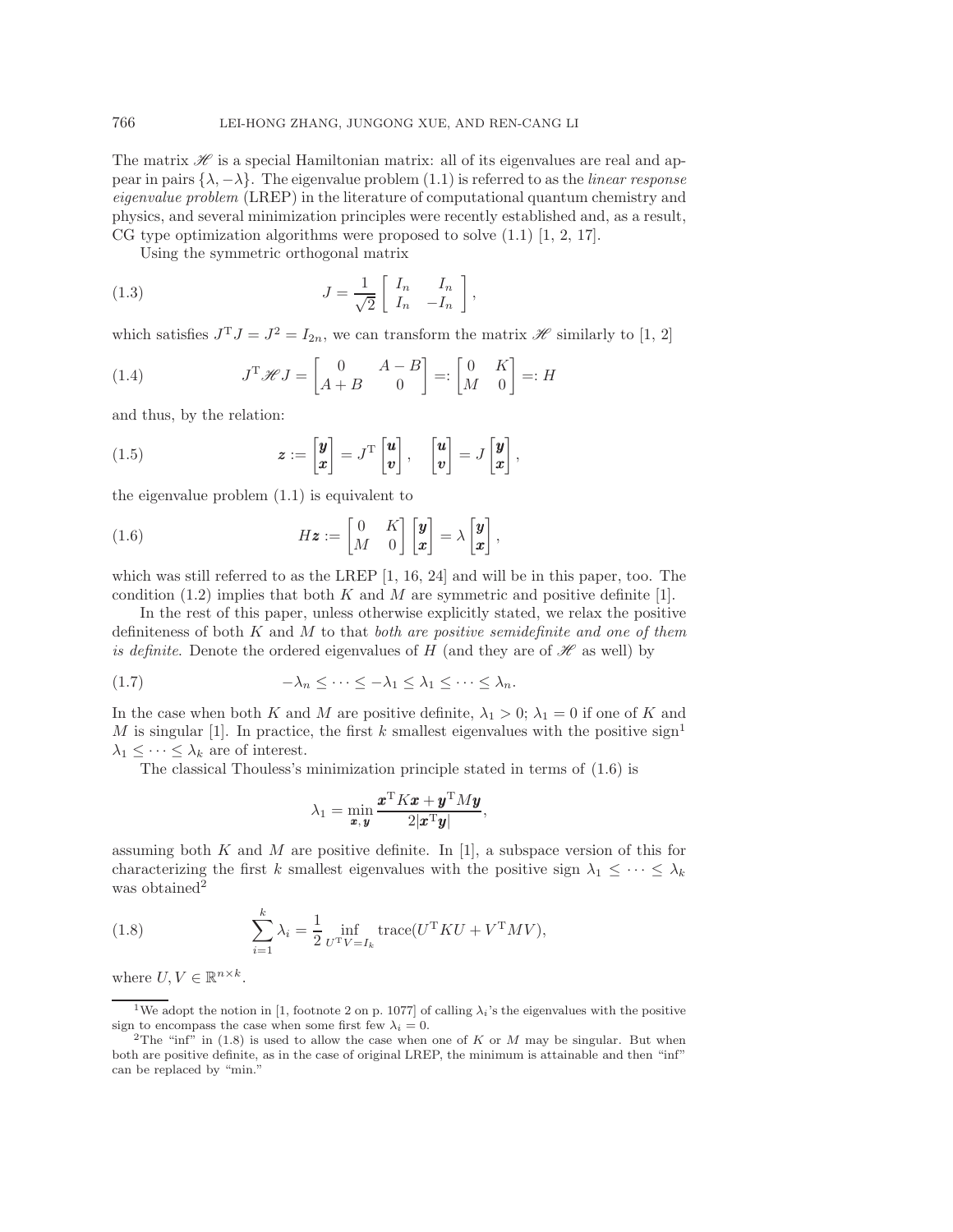An important notion for LREP [\[1\]](#page-17-0) is the so-called pair of deflating subspaces  $\{\mathcal{U}, \mathcal{V}\}\$  by which we mean that both  $\mathcal U$  and  $\mathcal V$  are subspaces of  $\mathbb{R}^n$  and satisfy

$$
KU \subseteq V
$$
 and  $MV \subseteq U$ .

More discussions on this are in section [2.2.](#page-4-0) It is a generalization of the concept of the invariant subspace (or eigenspace) in the standard eigenvalue problem upon considering the special structure in the LREP [\(1.6\)](#page-1-1). This notion is not only vital in analyzing the theoretical properties such as the subspace version of Thouless's minimization principle [\(1.8\)](#page-1-3) and the Cauchy-like interlacing inequalities [\[2\]](#page-17-3), but also fundamental for several rather efficient algorithms, e.g., the locally optimal block preconditioned four-dimensional conjugate gradient method (LOBP4DCG) [\[2\]](#page-17-3), the block Chebyshev– Davidson method [\[20\]](#page-17-7), and the generalized Lanczos method [\[19,](#page-17-8) [23,](#page-17-9) [24\]](#page-17-6). Each of these algorithms generates a sequence of approximate deflating subspace pairs  $\{u_i, v_i\}$  that hopefully converge to or contain subspaces near the pair of deflating subspaces  $\{u, v\}$ of interest. Therefore, it is important to establish relationships between the accuracy in eigenvalue approximations and the distances from the exact deflating subspaces to their approximate ones.

Analogously to error estimate results for Rayleigh–Ritz approximations in the standard symmetric eigenvalue problem [\[8,](#page-17-10) [10,](#page-17-11) [11,](#page-17-12) [15,](#page-17-13) [25\]](#page-17-14), in this paper we will establish results on error bounds for approximating eigenvalues computed by a pair of approximate deflating subspaces and conversely the error bounds on approximate deflating subspaces in terms of eigenvalue approximation errors. These estimates are useful in analyzing certain iterative methods.

The rest of the paper is organized as follows. In section [2,](#page-2-0) we will first provide some basic concepts about the angles between subspaces as well as some basic properties of LREP and the notion of the pair of deflating subspaces. Section [3](#page-7-0) contains our main results: (i) lower and upper bounds on eigenvalue approximation errors in terms of canonical angles between exact and approximate pair of deflating subspaces and (ii) lower and upper bounds on the canonical angles in terms of eigenvalue approximation errors. In section [4,](#page-15-0) we discuss possible extensions of our main results in section [3](#page-7-0) to deal with the more general LREP. Finally, conclusions are drawn in section [5.](#page-16-0)

*Notation.*  $\mathbb{R}^{n \times k}$  is the set of all  $n \times k$  real matrices,  $\mathbb{R}^n = \mathbb{R}^{n \times 1}$ , and  $\mathbb{R} = \mathbb{R}^1$ .  $I_n$  (or simply I if its dimension is clear from the context) is the  $n \times n$  identity matrix, and  $e_i$  is its jth column. All vectors are column vectors and are in boldface. For a matrix  $Z, Z<sup>T</sup>$ denotes its transpose;  $\mathcal{R}(Z)$  is its column space, spanned by its column vectors;  $||Z||_2$ ,  $||Z||_F$ , and  $||Z||_{\text{ui}}$  are the spectral norm, the Frobenius norm, and a general unitarily invariant norm, respectively; and Z's submatrices  $Z_{(k:\ell,i:j)}$ ,  $Z_{(k:\ell,i:j)}$ , and  $Z_{(:,i:j)}$  consist of intersections of row k to row  $\ell$  and column i to column j, row k to row  $\ell$ , and column i to column j, respectively. The trace of a square matrix Z is trace(Z) and its eigenvalue set is eig(Z). For real symmetric matrices Z and  $W, Z \succeq W$  (resp.,  $Z \succ W$ ) means that  $Z - W$  is positive semidefinite (resp., positive definite).

<span id="page-2-0"></span>**2. Preliminary results.** A matrix norm  $\|\cdot\|$  is called a unitarily invariant norm on  $\mathbb{C}^{m \times n}$  (the set of all  $m \times n$  complex matrices) if it is a matrix norm and has the following two properties:

1.  $||XZY|| = ||Z||$  for all unitary matrices X and Y of apt sizes and  $Z \in \mathbb{C}^{m \times n}$ .

2.  $||Z|| = ||Z||_2$ , the spectral norm of Z, if rank $(Z) = 1$ .

Two commonly used unitarily invariant norms are the spectral norm  $||Z||_2$  and the Frobenius norm  $||Z||_F$ . In what follows, we use  $||\cdot||_{\text{ui}}$  for a general unitarily invariant norm.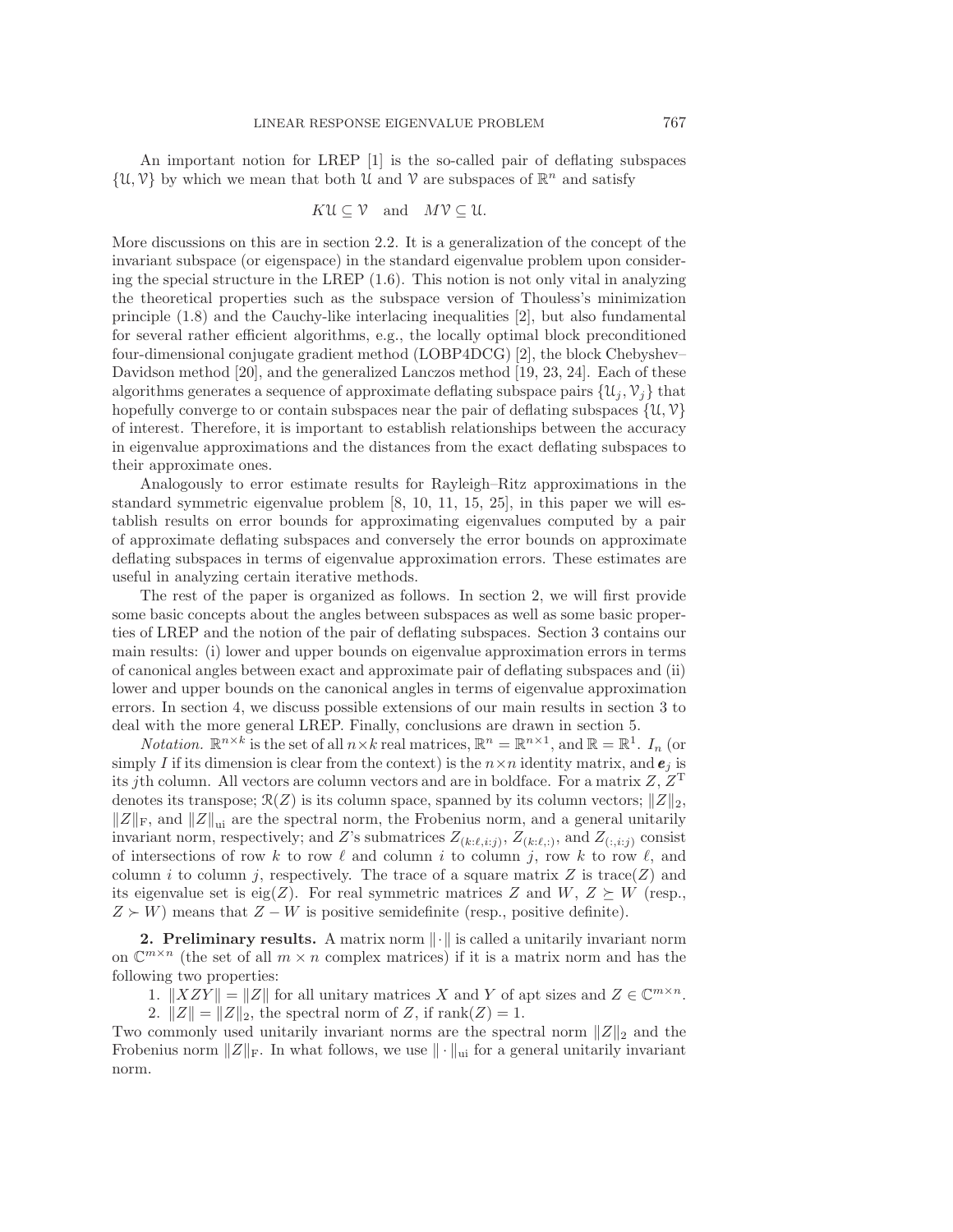**2.1. Canonical angles.** For two subspaces  $\mathcal{X}$  and  $\mathcal{Y}$  of  $\mathbb{R}^n$ , suppose

(2.1) 
$$
k := \dim(\mathfrak{X}) \le \dim(\mathfrak{Y}) =: \ell,
$$

and the canonical angles  $\theta_i(\mathfrak{X}, \mathfrak{Y})$  can be defined recursively [\[9\]](#page-17-15) for  $i = 1, 2, \ldots, k$ , by

(2.2) 
$$
\cos \theta_i(\mathfrak{X}, \mathfrak{Y}) = \max_{\mathbf{x} \in \mathfrak{X}} \max_{\mathbf{y} \in \mathfrak{Y}} \langle \mathbf{x}, \mathbf{y} \rangle =: \langle \mathbf{x}_i, \mathbf{y}_i \rangle
$$

<span id="page-3-3"></span>subject to

(2.3) 
$$
\|\boldsymbol{x}\|_2 = \|\boldsymbol{y}\|_2 = 1, \quad \langle \boldsymbol{x}, \boldsymbol{x}_j \rangle = \langle \boldsymbol{y}, \boldsymbol{y}_j \rangle = 0 \quad \text{for } j = 1, 2, \ldots, i-1,
$$

where the *standard inner-product*  $\langle x, y \rangle$  is defined by

<span id="page-3-2"></span>
$$
\langle \boldsymbol{x}, \boldsymbol{y} \rangle := \boldsymbol{x}^{\mathrm{T}} \boldsymbol{y} \quad \text{for } \boldsymbol{x}, \boldsymbol{y} \in \mathbb{R}^n.
$$

If  $X \in \mathbb{R}^{n \times k}$  and  $Y \in \mathbb{R}^{n \times \ell}$  are orthonormal basis matrices of X and Y, respectively, i.e.,

$$
X^{\mathrm{T}}X = I_k
$$
,  $\mathfrak{X} = \mathfrak{R}(X)$ , and  $Y^{\mathrm{T}}Y = I_\ell$ ,  $\mathfrak{Y} = \mathfrak{R}(Y)$ ,

and  $\sigma_j$  for  $1 \leq j \leq k$  in ascending order, i.e.,  $\sigma_1 \leq \cdots \leq \sigma_k$ , are the singular values of  $Y^{\mathrm{T}}X$ , then the k canonical angles  $\theta_j(\mathfrak{X}, \mathfrak{Y})$  from  $\mathfrak{X}$  to  $\mathfrak{Y}$  are given by

(2.4) 
$$
0 \le \theta_j(\mathfrak{X}, \mathfrak{Y}) := \arccos \sigma_j \le \frac{\pi}{2} \quad \text{for } 1 \le j \le k.
$$

They are in descending order, i.e.,  $\theta_1(\mathfrak{X}, \mathfrak{Y}) \geq \cdots \geq \theta_k(\mathfrak{X}, \mathfrak{Y})$ . Set

(2.5) 
$$
\Theta(\mathfrak{X}, \mathfrak{Y}) = \mathrm{diag}(\theta_1(\mathfrak{X}, \mathfrak{Y}), \ldots, \theta_k(\mathfrak{X}, \mathfrak{Y})).
$$

It can be seen that angles so defined are independent of the orthonormal basis matrices X and Y which are not unique. The *angle*  $\theta(\mathfrak{X}, \mathfrak{Y})$  between X and Y is defined to be

(2.6) 
$$
\theta(\mathfrak{X}, \mathfrak{Y}) := \max_{i} \arccos(\sigma_i) = \arccos(\min_{i} \sigma_i) = \theta_1(\mathfrak{X}, \mathfrak{Y}).
$$

When  $k = 1$ , i.e., X is a vector, there is only one canonical angle from X to y and so  $\theta(\mathfrak{X}, \mathfrak{Y}) = \Theta(\mathfrak{X}, \mathfrak{Y}).$ 

In what follows, we sometimes place a vector or matrix in one of or both arguments of  $\theta_i(\cdot, \cdot)$ ,  $\theta(\cdot, \cdot)$ , and  $\Theta(\cdot, \cdot)$ , e.g.,  $\theta(X, Y)$ , with the understanding that it is about the subspace spanned by the vector or the columns of the matrix argument.

Denote by  $\mathbb{G}_k^n$  the set of all subspaces of dimension k in  $\mathbb{R}^n$ . It is famously known as the *Grassmannian manifold*. For any unitarily invariant norm  $\|\cdot\|_{\text{ui}}, \|\sin \Theta(\cdot, \cdot)\|_{\text{ui}}$ defines a *distance metric* on  $\mathbb{G}_k^n$  [\[18,](#page-17-16) p. 94].

Let  $Y_{\perp}$  be an orthonormal basis matrix of the orthogonal complement of  $\mathcal{Y}$  in  $\mathbb{R}^n$ . It can be proved that the k singular values of  $X^T Y_\perp$  are  $\sin \theta_i(\mathfrak{X}, \mathfrak{Y})$ , and thus<sup>[4](#page-3-1)</sup>

$$
\left\|\sin\Theta(\mathfrak{X},\mathfrak{Y})\right\|_{\text{ui}}=\left\|X^{\text{T}}Y_{\perp}\right\|_{\text{ui}}.
$$

<span id="page-3-1"></span><span id="page-3-0"></span>

<sup>&</sup>lt;sup>3</sup>If  $k = \ell$ , we may say that these angles are *between*  $\mathcal X$  and  $\mathcal Y$ .<br><sup>4</sup>We assume that any  $|| \cdot ||_{ui}$  we use is generic to matrix sizes in the sense that it applies to matrices of all sizes. Examples include the matrix spectral norm  $\|\cdot\|_2$  and the Frobenius norm  $\|\cdot\|_{\text{F}}$ .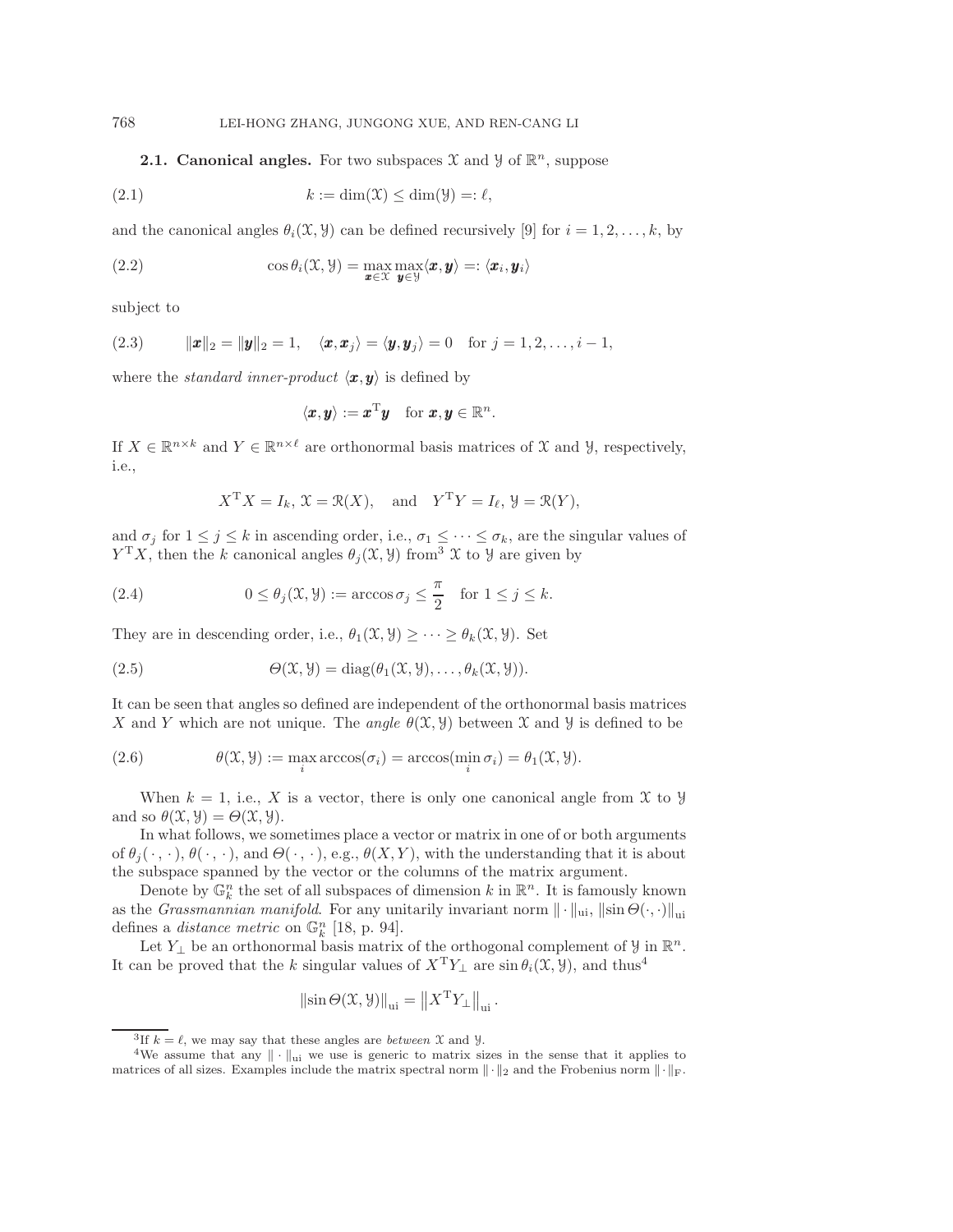In particular, we have

$$
\|\sin\Theta(\mathfrak{X},\mathfrak{Y})\|_2 = \sin\theta(\mathfrak{X},\mathfrak{Y}) = \sin\theta_1(\mathfrak{X},\mathfrak{Y}).
$$

Given a symmetric and positive definite matrix  $W \in \mathbb{R}^{n \times n}$ , the W-inner product is defined by

$$
\langle \pmb{x}, \pmb{y} \rangle_W = \pmb{x}^{\mathrm{T}} W \pmb{y} \quad \text{for } \pmb{x}, \pmb{y} \in \mathbb{R}^n.
$$

Replacing the standard inner-product  $\langle x, y \rangle$  in [\(2.2\)](#page-3-2) and [\(2.3\)](#page-3-3) by the W-inner-product  $\langle x, y \rangle_W$  leads to the W-canonical angles between X and Y, which will be denoted by  $\theta_{W;i}(\mathfrak{X}, \mathfrak{Y})$  and also

$$
\Theta_W(\mathfrak{X}, \mathfrak{Y}) = \text{diag}(\theta_{W;1}(\mathfrak{X}, \mathfrak{Y}), \ldots, \theta_{W; k}(\mathfrak{X}, \mathfrak{Y})).
$$

The W-canonical angles can also be stated in terms of the standard canonical angles (i.e., the ones under  $W = I_n$ ) through a linear transformation of the involved subspaces. In fact, let  $W = CC^{T}$ , where  $C \in \mathbb{R}^{n \times n}$  is nonsingular. Such a decomposition is not unique, but for our purpose, any one of them suffices. Then [\[9,](#page-17-15) Theorem 4.2]  $(2.7)$ 

<span id="page-4-1"></span>
$$
\theta_{W;i}(\mathfrak{X}, \mathfrak{Y}) = \theta_i(C^{\mathrm{T}} \mathfrak{X}, C^{\mathrm{T}} \mathfrak{Y}), \ \Theta_W(\mathfrak{X}, \mathfrak{Y}) = \Theta(C^{\mathrm{T}} \mathfrak{X}, C^{\mathrm{T}} \mathfrak{Y}), \ \theta_W(\mathfrak{X}, \mathfrak{Y}) = \theta(C^{\mathrm{T}} \mathfrak{X}, C^{\mathrm{T}} \mathfrak{Y}).
$$

There are important implications of [\(2.7\)](#page-4-1):

(2.8) 
$$
\|\sin \Theta_W(\mathfrak{X}, \mathfrak{Y})\|_{\text{ui}} = \|\sin \Theta(C^{\text{T}} \mathfrak{X}, C^{\text{T}} \mathfrak{Y})\|_{\text{ui}},
$$

and  $\|\sin \Theta_W(\cdot, \cdot)\|_{\text{ui}}$  is a distance metric on  $\mathbb{G}_k^n$ .

<span id="page-4-0"></span>**2.2. Basic properties of LREP and pair of deflating subspaces.** Throughout the rest of this paper,  $K, M \in \mathbb{R}^{n \times n}$  are symmetric and at least positive semidefinite. To facilitate our discussions, we next collect several necessary properties of the LREP in Theorem [2.1,](#page-4-2) and the reader is referred to [\[1,](#page-17-0) section 2] for proofs and more.

<span id="page-4-2"></span>Theorem 2.1. *Suppose that* M *is definite. Then the following statements are true:*

(i) *There exists a nonsingular*  $\Phi \in \mathbb{R}^{n \times n}$  *such that* 

<span id="page-4-4"></span>(2.9) 
$$
K = \Psi \Lambda^2 \Psi^{\mathrm{T}} \quad and \quad M = \Phi \Phi^{\mathrm{T}},
$$

*where*  $\Lambda = \text{diag}(\lambda_1, \lambda_2, \dots, \lambda_n)$  *and*  $\Psi = \Phi^{-T}$ *.* 

(ii) If K is also definite, then all  $\lambda_i > 0$  and H is diagonalizable:

(2.10) 
$$
H \begin{bmatrix} \Psi \Lambda & \Psi \Lambda \\ \Phi & -\Phi \end{bmatrix} = \begin{bmatrix} \Psi \Lambda & \Psi \Lambda \\ \Phi & -\Phi \end{bmatrix} \begin{bmatrix} \Lambda & \\ & -\Lambda \end{bmatrix}.
$$

(iii) *The eigen-decompostions of* KM *and* MK *are*

<span id="page-4-3"></span>(2.11) 
$$
(KM)\Psi = \Psi \Lambda^2 \quad and \quad (MK)\Phi = \Phi \Lambda^2,
$$

*respectively.*

The property  $(2.11)$  follows directly from  $(2.9)$  which implies that we can alternatively solve the LREP via solving any product eigenvalue problem in [\(2.11\)](#page-4-3) for the k smallest positive eigenvalues and their associated eigenvectors.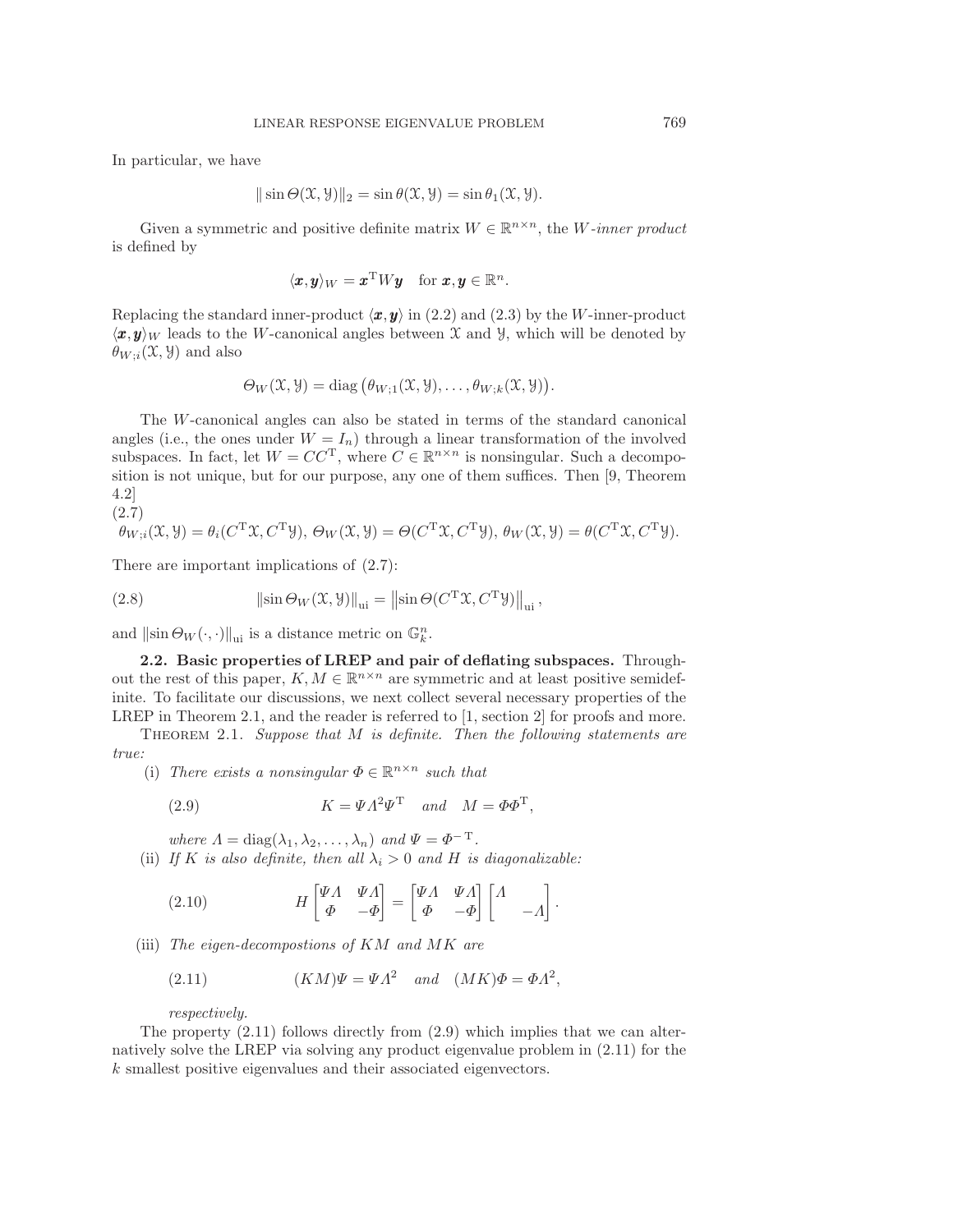Given two k-dimensional subspaces  $\mathcal{U} \subseteq \mathbb{R}^n$  and  $\mathcal{V} \subseteq \mathbb{R}^n$ , the pair  $\{\mathcal{U}, \mathcal{V}\}$  is called *a pair of deflating subspaces* of {K,M} if

(2.12) 
$$
K\mathfrak{U} \subseteq \mathfrak{V} \text{ and } M\mathfrak{V} \subseteq \mathfrak{U}.
$$

This definition is essentially the same as the existing ones for the product eigenvalue problem [\[5,](#page-17-17) [7,](#page-17-18) [12\]](#page-17-19). Let  $U \in \mathbb{R}^{n \times k}$  and  $V \in \mathbb{R}^{n \times k}$  be the basis matrices for  $\mathcal{U}$  and  $\mathcal{V}$ , respectively. Alternatively, [\(2.12\)](#page-5-0) implies that there exist  $K_{\text{R}} \in \mathbb{R}^{k \times k}$  and  $M_{\text{R}} \in \mathbb{R}^{k \times k}$ such that

<span id="page-5-0"></span>
$$
KU = VKR
$$
 and  $MV = UMR$ 

and vice versa. Equivalently,

$$
H\begin{bmatrix} V & \\ & U \end{bmatrix} = \begin{bmatrix} V & \\ & U \end{bmatrix} \begin{bmatrix} & K_{\textrm{\tiny R}} \\ M_{\textrm{\tiny R}} & \end{bmatrix}.
$$

This implies that  $\mathcal{V} \oplus \mathcal{U}$  is an invariant subspace of H [\[1,](#page-17-0) Theorem 2.4], and conversely, if  $\mathcal{R}(\begin{bmatrix} V \\ U \end{bmatrix})$  is an invariant subspace of H, i.e.,

<span id="page-5-1"></span>
$$
\begin{bmatrix} KU \\ MV \end{bmatrix} = H \begin{bmatrix} V \\ U \end{bmatrix} = \begin{bmatrix} V \\ U \end{bmatrix} D = \begin{bmatrix} VD \\ UD \end{bmatrix} \quad \text{for some } D \in \mathbb{R}^{k \times k},
$$

then  $\{\mathcal{R}(U), \mathcal{R}(V)\}\$ is a pair of deflating subspace of  $\{K, M\}$ . The eigenvalues of D are part of those of H, i.e.,  $eig(D) \subseteq eig(H)$ , and we are interested in the pair of deflating subspaces so that  $eig(D) = {\lambda_1, \ldots, \lambda_k}.$ 

Given a pair of deflating subspaces  $\{\mathcal{R}(U), \mathcal{R}(V)\}\$ , partial eigenpairs of H can be obtained via solving the smaller eigenvalue problem [\[1,](#page-17-0) Theorem 2.5]: if

(2.13) 
$$
H_{\mathbb{R}}\hat{\mathbf{z}} := \begin{bmatrix} K_{\mathbb{R}} \\ M_{\mathbb{R}} \end{bmatrix} \begin{bmatrix} \hat{\mathbf{y}} \\ \hat{\mathbf{x}} \end{bmatrix} = \lambda \begin{bmatrix} \hat{\mathbf{y}} \\ \hat{\mathbf{x}} \end{bmatrix} =: \lambda \hat{\mathbf{z}},
$$

then  $(\lambda, \begin{bmatrix} V\hat{\mathbf{y}} \\ U\hat{\mathbf{z}} \end{bmatrix})$  is an eigenpair of H. The matrix  $H_{\text{R}}$  is the restriction of H onto  $\mathcal{V} \oplus \mathcal{U}$ with respect to the basis matrices  $V \oplus U$ .

It is shown that if one of K and M is definite, then  $U<sup>T</sup>V$  is nonsingular [\[1,](#page-17-0) Lemma 2.7]. In that case, decompose  $U^T V$  as  $U^T V = W_1^T W_2$ , where  $W_1 \in \mathbb{R}^{k \times k}$  and  $W_2 \in \mathbb{R}^{k \times k}$  are nonsingular. We choose new basis matrices for  $\mathcal{R}(U)$  and  $\mathcal{R}(V)$  as  $U W_1^{-1}$  and  $V W_2^{-1}$ , respectively, upon which the restriction of H onto  $V \oplus U$  becomes

(2.14) 
$$
H_{\text{SR}} = \begin{bmatrix} W_2^{-T} V^{\text{T}} M V W_2^{-1} & W_1^{-T} U^{\text{T}} K U W_1^{-1} \end{bmatrix},
$$

whose off-diagonal blocks are both symmetric and positive (semi)definite.

<span id="page-5-2"></span>Roughly speaking, calculating the  $k$  smallest positive eigenvalues of LREP  $(1.6)$ is about finding the pair of deflating subspaces  $\{\mathcal{R}(\Phi_1), \mathcal{R}(\Psi_1)\}\$ , where

(2.15) 
$$
\Phi_1 = \Phi_{(:,1:k)} \text{ and } \Psi_1 = \Psi_{(:,1:k)}.
$$

To this end, usually a sequence of approximate deflating subspace pairs  $\{u_i, v_i\}$  (the dimensions of  $\mathfrak{U}_j$  and  $\mathfrak{V}_j$  can be larger than k) are generated to converge or contain  $\{\mathcal{R}(\Phi_1), \mathcal{R}(\Psi_1)\}\$ . For example,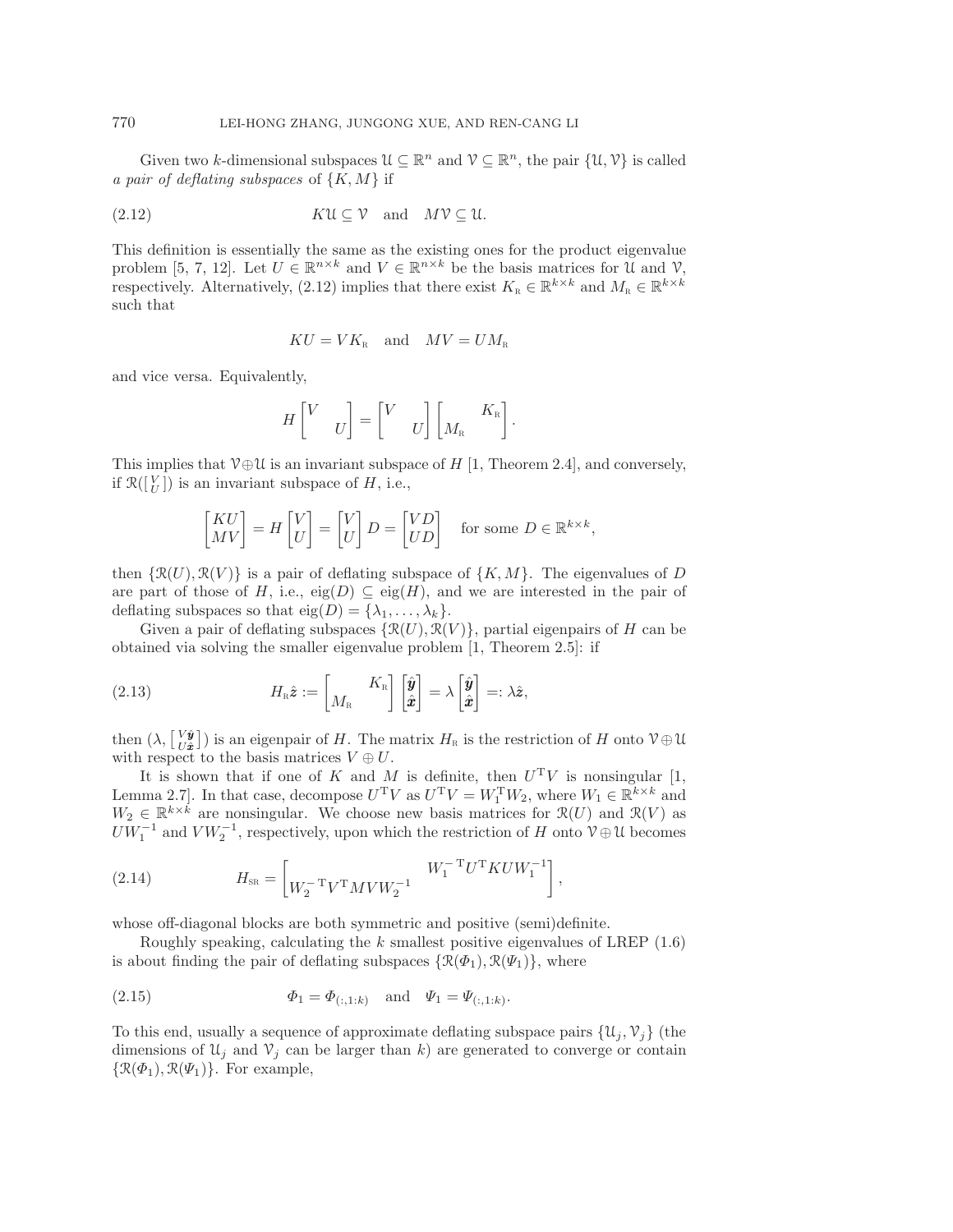• for the first Lanczos type algorithm in [\[19\]](#page-17-8),  $\mathcal{U}_j$  and  $\mathcal{V}_j$  are the Krylov subspaces generated by initial vectors  $u_0 \in \mathbb{R}^n$  and  $v_0 \in \mathbb{R}^n$  [\[19,](#page-17-8) Lemma 3.1]:

(2.16) 
$$
\mathcal{U}_j = \mathcal{K}_j(MK, \mathbf{u}_0) \quad \text{and} \quad \mathcal{V}_j = \mathcal{K}_j(KM, \mathbf{v}_0),
$$

and the basis matrices  $U_j$  and  $V_j$  for  $\mathfrak{U}_j$  and  $\mathfrak{V}_j$ , respectively, obey the relation [\[19,](#page-17-8) Theorem 3.1]:

(2.17) 
$$
U_j^{\mathrm{T}} V_j = I_j, \quad K U_j = V_j T_j + \beta_j \mathbf{v}_{j+1} \mathbf{e}_j^{\mathrm{T}}, \quad M V_j = U_j D_j,
$$

where  $\mathbf{v}_i$  is the *i*th column of  $V_j$ ,  $\beta_j \in \mathbb{R}$  and  $T_j$ ,  $D_j \in \mathbb{R}^{j \times j}$ ;

- in [\[2\]](#page-17-3),  $\mathfrak{U}_i$  and  $\mathfrak{V}_i$  are constructed based on the LOBP4DCG based on the minimization principle [\(1.8\)](#page-1-3);
- <span id="page-6-5"></span>• in [\[20\]](#page-17-7),  $\mathcal{U}_i$  and  $\mathcal{V}_i$  are generated by a block Chebyshev–Davidson type method, where the block Chebyshev filter procedure is used to refine and to expand the subspaces.

Suppose  $\{\mathcal{R}(U), \mathcal{R}(V)\}\$ is a pair of approximate deflating subspace and  $U^{\mathrm{T}}V$  is nonsingular; then it is proved [\[1,](#page-17-0) Theorem 2.9] that the eigenvalues of  $H_{\text{SR}}$  defined by  $(2.14)$  are invariant with respect to the different choice of basis matrices U and V. In particular, if  $U^T V = I_k$ , then  $H_{\text{SR}}$  becomes

(2.18) 
$$
H_{\text{SR}} = \begin{bmatrix} U^{\text{T}} K U \\ V^{\text{T}} M V \end{bmatrix}.
$$

The eigenpairs of  $H_{\text{SR}}$  are shown to give the *best possible* approximate eigenpairs, the so-called Ritz pairs, for H. (See [\[2\]](#page-17-3) for more details.)

Given an approximation  $\{\mathcal{R}(U), \mathcal{R}(V)\}\$  to the pair of deflating subspaces  $\{\mathcal{R}(\Phi_1),\$  $\mathcal{R}(\Psi_1)$ , we will investigate how good the Ritz pairs are in approximating the exact eigenpairs of H. In measuring the difference between  $\{\mathcal{R}(U), \mathcal{R}(V)\}\$  and  $\{\mathcal{R}(\Phi_1), \mathcal{R}(\Psi_1)\}\$ , we have three choices

<span id="page-6-3"></span><span id="page-6-0"></span>
$$
(2.19a) \t\t\t\t\t\sin \Theta_{M^{-1}}(U, \Phi_1) \t\t\t\t\t\sin \Theta_{K^{-1}}(V, \Psi_1),
$$

<span id="page-6-1"></span>(2.19b) 
$$
\sin \Theta_{M^{-1}}(U, \Phi_1) \text{ and } \sin \Theta_{M^{-1}}(U, MV), \text{ or}
$$

<span id="page-6-2"></span>
$$
(2.19c) \t\t\t\t\t\sin\Theta_{K^{-1}}(V,\Psi_1) \t\t\t\t\t\sin\Theta_{K^{-1}}(V,KU).
$$

While it seems that  $(2.19a)$  is most natural,  $(2.19b)$  and  $(2.19c)$  are more convenient to use for our purpose. In the case of  $K \succ 0$  and  $M \succ 0$ , they are equivalent, as the following theorem shows.

<span id="page-6-6"></span>THEOREM 2.2. *Suppose*  $K \succ 0$  and  $M \succ 0$ . If both sines in any one of [\(2.19\)](#page-6-3) *are zeros,*  $\{\mathcal{R}(U), \mathcal{R}(V)\}\$  *is the pair of deflating subspaces with the corresponding*  $H_{\text{SR}}$ *having eigenvalues*  $\pm \lambda_i$  *for*  $1 \leq i \leq k$ *.* 

*Proof.* We will use [\(2.19a\)](#page-6-0) as an example. Let  $\Lambda_1 = \Lambda_{(1:k,1:k)}$ . Suppose

<span id="page-6-4"></span>both 
$$
\sin \Theta_{M^{-1}}(U, \Phi_1) = 0
$$
 and  $\sin \Theta_{K^{-1}}(V, \Psi_1) = 0$ .

Thus there exist nonsingular  $Q_1,\,Q_2\in\mathbb{R}^{k\times k}$  such that

(2.20) 
$$
U = \Phi_1 Q_1, \quad V = \Psi_1 Q_2.
$$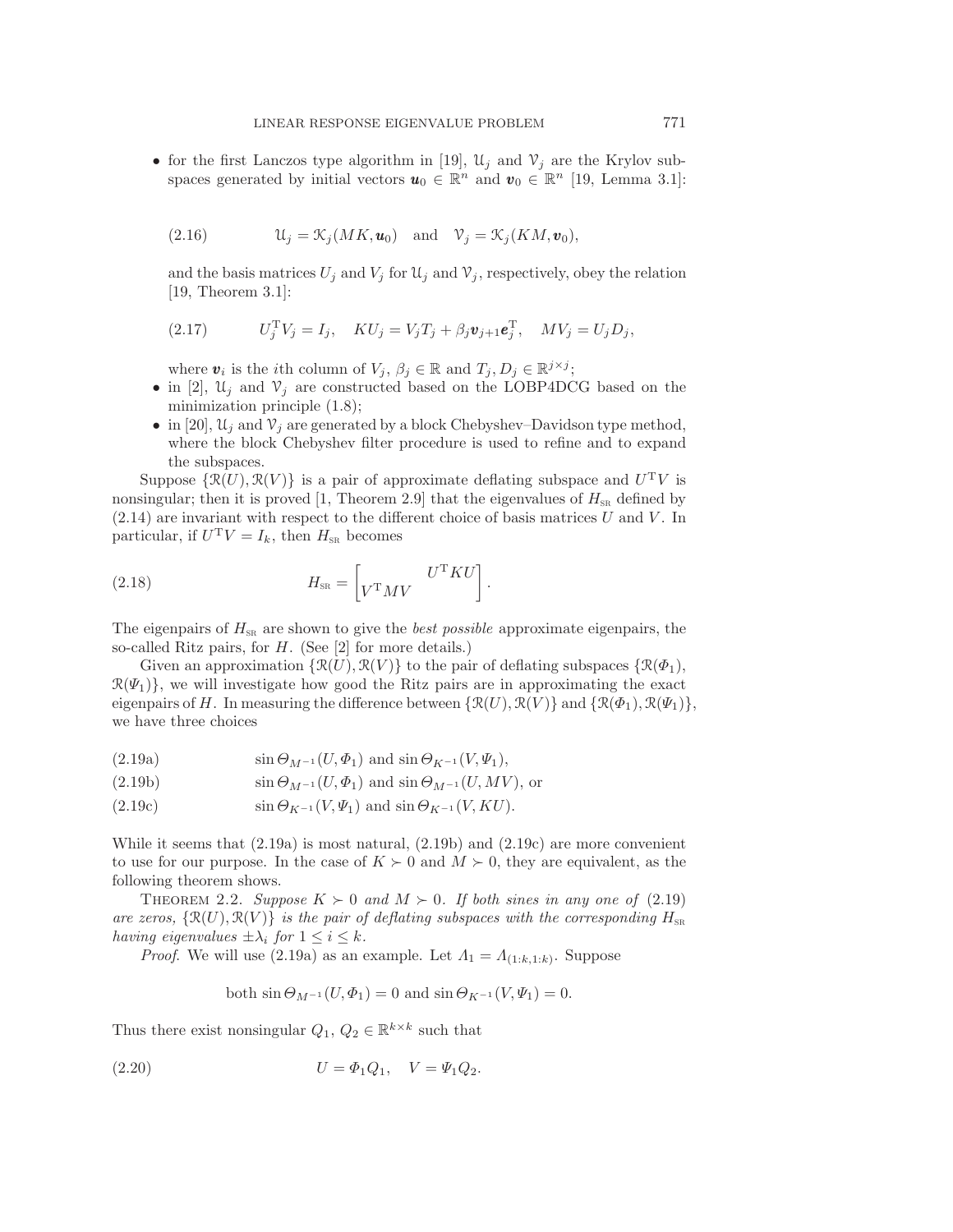Then

$$
KU = \Psi A^2 \Psi^T \Phi_1 Q_1 = \Psi_1 A_1^2 Q_1 = V(Q_2^{-1} A_1^2 Q_1),
$$
  
\n
$$
MV = \Phi \Phi^T \Psi_1 Q_2 = \Phi_1 Q_2 = U(Q_1^{-1} Q_2).
$$

They imply that  $\{\mathcal{R}(U), \mathcal{R}(V)\}\$ is a pair of deflating subspaces.

It remains to show that the corresponding  $H_{\text{SR}}$  has eigenvalues  $\pm \lambda_i$  for  $1 \leq i \leq k$ . As different choices of basis matrices for  $\mathcal{R}(U)$  and  $\mathcal{R}(V)$  do not change the eigenvalues of  $H_{\text{SR}}$  [\[1,](#page-17-0) Theorem 2.9], we can assume, without loss of generality,  $Q_1 = Q_2 = I_k$  in [\(2.20\)](#page-6-4) for which

<span id="page-7-1"></span>
$$
H_{\rm SR} = \begin{bmatrix} 0 & A_1^2 \\ I_k & 0 \end{bmatrix}
$$

<span id="page-7-0"></span>whose eigenvalues are  $\pm \lambda_i$  for  $1 \leq i \leq k$ .  $\Box$ 

**3. Main results.** Suppose one of K and M is definite. Let  $\{\mathcal{R}(U), \mathcal{R}(V)\}\)$  be a pair of approximate deflating subspaces intended to approximate  $\{\mathcal{R}(\Phi_1), \mathcal{R}(\Psi_1)\},\$ where  $\Phi_1$  and  $\Psi_1$  are given by [\(2.15\)](#page-5-2),  $U, V \in \mathbb{R}^{n \times k}$ , and  $U^T V = I_k$ . With the pair, a restriction  $H_{\text{SR}}$  given in [\(2.18\)](#page-6-5) is constructed. Since  $H_{\text{SR}}$  is of the same structure as  $H$  in  $(1.6)$ , it has eigenvalues

$$
(3.1) \qquad \qquad -\mu_k \leq \cdots \leq -\mu_1 \leq \mu_1 \leq \cdots \leq \mu_k.
$$

We are interested in bounding

- 1. the errors in  $\mu_i$  as approximations to  $\lambda_i$  in terms of the error in  $\{ \mathcal{R}(U), \mathcal{R}(V) \}$ as an approximation to  $\{\mathcal{R}(\Phi_1), \mathcal{R}(\Psi_1)\}\$ , and conversely
- <span id="page-7-2"></span>2. the error in  $\{\mathcal{R}(U), \mathcal{R}(V)\}\$ as an approximation to  $\{\mathcal{R}(\Phi_1), \mathcal{R}(\Psi_1)\}\$ in terms of the errors in  $\mu_i$  as approximations to  $\lambda_i$ .

Define

(3.2) 
$$
\delta_k := \sum_{i=1}^k (\mu_i^2 - \lambda_i^2).
$$

We know  $0 \leq \lambda_i \leq \mu_i$  (see [\[1,](#page-17-0) Theorem 4.1]); so  $\delta_k$  defines an error measurement in all  $\mu_i$  as approximations to  $\lambda_i$  for  $1 \leq i \leq k$ . This is what we will be using for measuring the total eigenvalue approximation error in all  $\mu_i$ . We have already discussed how to measure approximation accuracy in deflating subspaces by one of  $(2.19a)-(2.19c)$  $(2.19a)-(2.19c)$  $(2.19a)-(2.19c)$ .

<span id="page-7-4"></span>THEOREM 3.1. Assume that M is definite. Let  $\{\mathcal{R}(U), \mathcal{R}(V)\}\$  be an approxi*mate pair to*  $\{\mathcal{R}(\Phi_1), \mathcal{R}(\Psi_1)\}\$ *, where*  $U, V \in \mathbb{R}^{n \times k}$  *and* rank $(U^T V) = k$ *, and let the eigenvalues of*  $H_{SR}$  *be given by* [\(3.1\)](#page-7-1)*. Then for*  $\delta_k$  *defined by* [\(3.2\)](#page-7-2)*, it holds that* 

$$
(\lambda_{k+1}^2 - \lambda_k^2) \|\sin \Theta_{M^{-1}}(U, \Phi_1)\|_{\mathrm{F}}^2 \le \delta_k \le \sum_{i=1}^k \lambda_i^2 \cdot \tan^2 \theta_{M^{-1}}(U, MV)
$$
  
(3.3)  

$$
+ \frac{\lambda_n^2 - \lambda_1^2}{\cos^2 \theta_{M^{-1}}(U, MV)} \|\sin \Theta_{M^{-1}}(U, \Phi_1)\|_{\mathrm{F}}^2.
$$

<span id="page-7-5"></span><span id="page-7-3"></span>*As a result,*

(3.4) 
$$
\|\sin \Theta_{M^{-1}}(U, \Phi_1)\|_{\rm F} \le \sqrt{\frac{\delta_k}{\lambda_{k+1}^2 - \lambda_k^2}}.
$$

*Proof.* As different choices of basis matrices for  $\mathcal{R}(U)$  and  $\mathcal{R}(V)$  do not change the eigenvalues of  $H_{SR}$  [\[1,](#page-17-0) Theorem 2.9], we can assume, without loss of generality,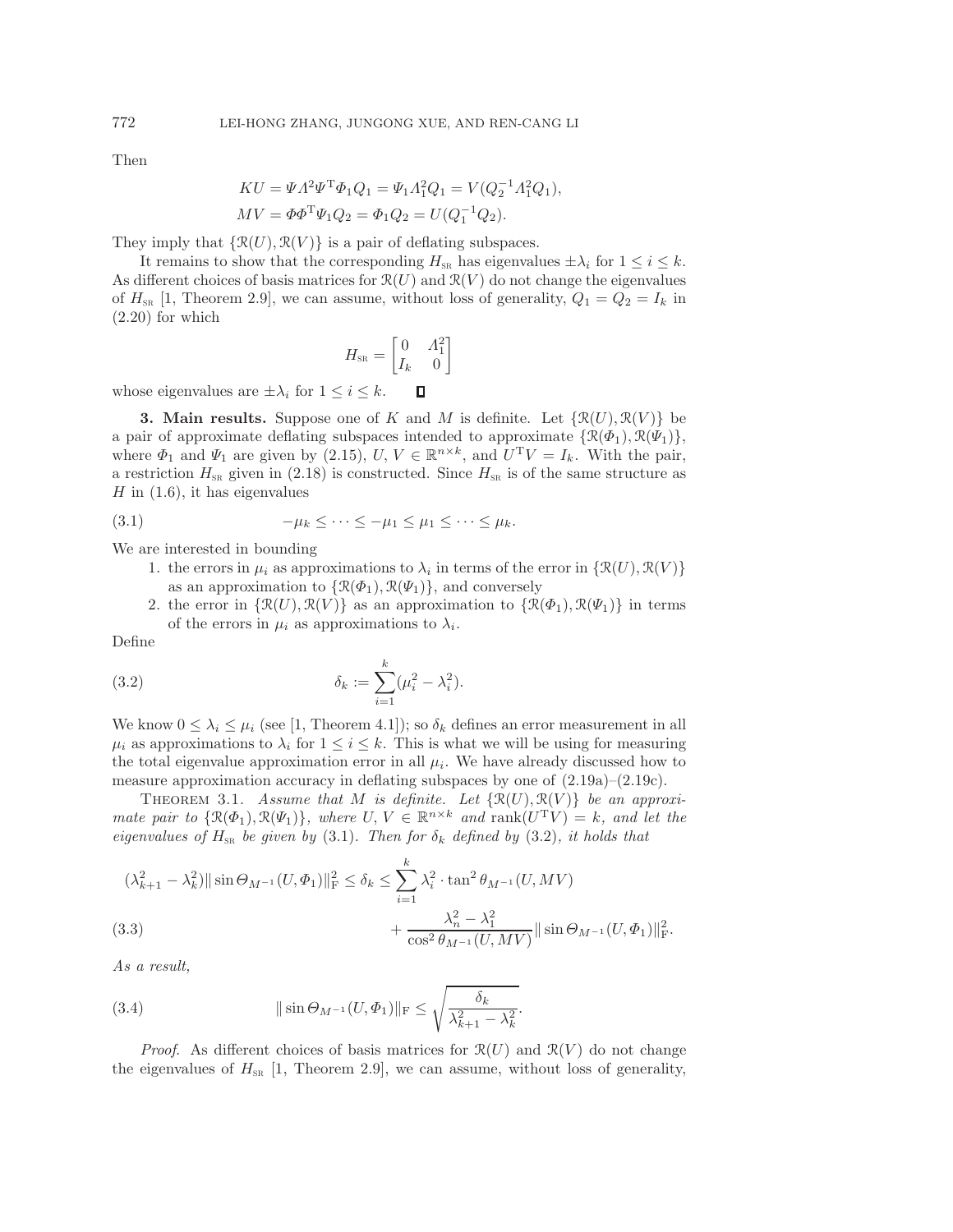that  $U^{\mathrm{T}}V = I_k$ . Define

<span id="page-8-3"></span><span id="page-8-2"></span>(3.5) 
$$
\widetilde{U} := \Psi^{\mathrm{T}} U = \Phi^{-1} U \text{ and } \widetilde{V} := \Phi^{\mathrm{T}} V = \Psi^{-1} V
$$

which satisfy  $\widetilde{U}^T \widetilde{V} = U^T \Psi \Phi^T V = U^T V = I_k$ . It can be verified that

(3.6) 
$$
\Theta_{M^{-1}}(U,\Phi_1)=\Theta(\Psi^{\mathrm{T}}U,\Psi^{\mathrm{T}}\Phi_1)=\Theta(\widetilde{U},I_{(:,1:k)}),
$$

<span id="page-8-1"></span>using [\(2.7\)](#page-4-1). Partition  $\tilde{U}$  and  $\tilde{\Lambda}$  as

(3.7) 
$$
\widetilde{U} = \begin{bmatrix} k \\ \widetilde{U}_1 \\ \widetilde{U}_2 \end{bmatrix}, \quad A = \begin{bmatrix} k \\ k \\ n-k \end{bmatrix} \begin{bmatrix} k \\ \Lambda_1 \\ \Lambda_2 \end{bmatrix}.
$$

According to Theorem [2.1,](#page-4-2)  $\mu_i^2$  for  $i = 1, ..., k$  are the eigenvalues of the product matrix  $(U^{\mathrm{T}}KU)(V^{\mathrm{T}}MV)$ . Therefore,

$$
\sum_{i=1}^{k} \mu_i^2 = \text{trace}((U^{\text{T}} K U)(V^{\text{T}} M V))
$$

$$
= \text{trace}((U^{\text{T}} \Psi A^2 \Psi^{\text{T}} U)(V^{\text{T}} \Phi \Phi^{\text{T}} V))
$$

$$
= \text{trace}((\widetilde{U}^{\text{T}} A^2 \widetilde{U})(\widetilde{V}^{\text{T}} \widetilde{V}))
$$

$$
= \text{trace}(A_1^2 \widetilde{U}_1 \widetilde{V}^{\text{T}} \widetilde{V} \widetilde{U}_1^{\text{T}}) + \text{trace}(A_2^2 \widetilde{U}_2 \widetilde{V}^{\text{T}} \widetilde{V} \widetilde{U}_2^{\text{T}}).
$$

<span id="page-8-0"></span>We have pointed out that the eigenvalues of  $H_{SR}$  are unchanged with different choices of the basis matrices for  $\mathcal{R}(U)$  and  $\mathcal{R}(V)$ ; we next choose specific basis matrices U and V to simplify [\(3.8\)](#page-8-0). Specifically, let the QR decompositions of  $\tilde{U}$  and  $\tilde{V} = O_1 R_1$  and  $\tilde{V} = O_2 R_2$ .

$$
U = Q_1 R_1 \quad \text{and} \quad V = Q_2 R_2,
$$

respectively, where  $Q_1$  and  $Q_2$  are n-by-k with orthonormal columns. By [\[18,](#page-17-16) p. 40], there exist orthogonal matrices  $P \in \mathbb{R}^{n \times n}$  and  $S_i \in \mathbb{R}^{k \times k}$  such that

• for  $2k \leq n$ ,

$$
PQ_1S_1 = \begin{bmatrix} k \\ k \\ 0 \\ 0 \end{bmatrix}, \quad PQ_2S_2 = \begin{bmatrix} k \\ k \\ k \\ n-2k \end{bmatrix},
$$
  
\n
$$
\Gamma = \text{diag}(\gamma_1, ..., \gamma_k), \quad 0 \le \gamma_1 \le ... \le \gamma_k,
$$
  
\n
$$
\Sigma = \text{diag}(\sigma_1, ..., \sigma_k), \quad \sigma_1 \ge ... \ge \sigma_k \ge 0,
$$
  
\n
$$
\gamma_i = \cos \theta_i(\widetilde{U}, \widetilde{V}), \quad \sigma_i = \sin \theta_i(\widetilde{U}, \widetilde{V}) \text{ for } 1 \le i \le k;
$$

• for  $2k>n$ ,

$$
PQ_1S_1 = \begin{bmatrix} \frac{n-k}{n-k} & 2k-n \\ 0 & I_{2k-n} \\ 0 & 0 \end{bmatrix}, \quad PQ_2S_2 = \begin{bmatrix} \frac{n-k}{2k-n} & 2k-n \\ 0 & I_{2k-n} \\ \frac{n-k}{2} & 0 \end{bmatrix},
$$
\n
$$
\Gamma = \text{diag}(\gamma_1, \dots, \gamma_{n-k}), \quad 0 \leq \gamma_1 \leq \dots \leq \gamma_{n-k},
$$
\n
$$
\Sigma = \text{diag}(\sigma_1, \dots, \sigma_{n-k}), \quad \sigma_1 \geq \dots \geq \sigma_{n-k} \geq 0,
$$
\n
$$
\gamma_i = \cos \theta_i(\widetilde{U}, \widetilde{V}), \quad \sigma_i = \sin \theta_i(\widetilde{U}, \widetilde{V}) \text{ for } 1 \leq i \leq n-k,
$$
\n
$$
\theta_i(\widetilde{U}, \widetilde{V}) = 0 \text{ for } n-k+1 \leq i \leq k.
$$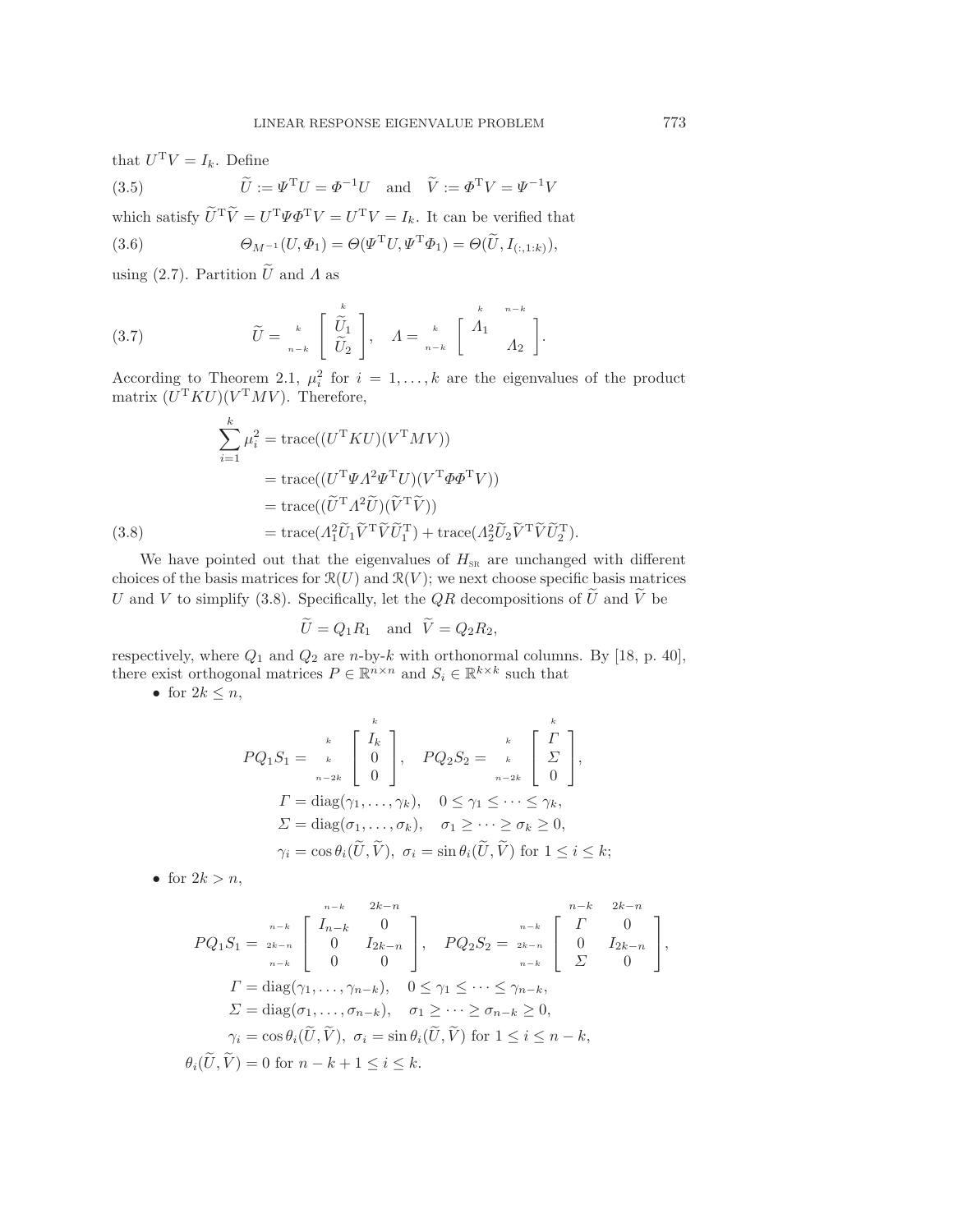<span id="page-9-0"></span>Now, we reset

(3.9a) 
$$
\widetilde{U} = P^{T} \begin{bmatrix} I^{-1} \\ 0 \\ 0 \end{bmatrix}, \qquad \widetilde{V} = P^{T} \begin{bmatrix} I \\ \Sigma \\ 0 \end{bmatrix} \qquad \text{if } 2k \le n,
$$

(3.9b) 
$$
\widetilde{U} = P^{T} \begin{bmatrix} 0 & I_{2n-k} \\ 0 & 0 \end{bmatrix}, \quad \widetilde{V} = P^{T} \begin{bmatrix} 0 & I_{2n-k} \\ \Sigma & 0 \end{bmatrix} \text{ if } 2k > n,
$$

which essentially change the basis matrices for  $\mathcal{R}(U)$  and  $\mathcal{R}(V)$  from U and V to  $UR_1^{-1}S_1$  and  $VR_2^{-1}S_2$ , respectively. Moreover, the new  $\widetilde{U}$  and  $\widetilde{V}$  in [\(3.9\)](#page-9-0) satisfy

$$
\widetilde{U}^{\mathrm{T}}\widetilde{V} = I_k, \quad \widetilde{V}^{\mathrm{T}}\widetilde{V} = I_k, (3.10) \quad \|\widetilde{U}\|_2 = \|V^{-1}\|_2 = \frac{1}{\cos\theta(\widetilde{U}, \widetilde{V})} = \frac{1}{\cos\theta(\Psi^{\mathrm{T}}U, \Phi^{\mathrm{T}}V)} = \frac{1}{\cos\theta_{M^{-1}}(U, MV)}.
$$

Thus, from [\(3.8\)](#page-8-0), we have

(3.11) 
$$
\sum_{i=1}^{k} \mu_i^2 = \text{trace} (A_1^2 \widetilde{U}_1 \widetilde{U}_1^T) + \text{trace} (A_2^2 \widetilde{U}_2 \widetilde{U}_2^T).
$$

Partition

<span id="page-9-1"></span>
$$
P = \begin{bmatrix} k & n-k \\ R_{11} & R_{12} \\ R_{21} & R_{22} \end{bmatrix}.
$$

By [\(3.9\)](#page-9-0),  $\mathfrak{R}(\widetilde{U}) = \mathfrak{R}((P^{\rm T})_{(:,1:k)}),$  and therefore

(3.12) 
$$
\Theta_{M^{-1}}(U,\Phi_1)=\Theta(\widetilde{U},I_{(:,1:k)})=\Theta\left(\begin{bmatrix}P_{11}^{\mathrm{T}}\\P_{12}^{\mathrm{T}}\end{bmatrix},\begin{bmatrix}I_k\\0\end{bmatrix}\right).
$$

On the other hand, from [\(3.9\)](#page-9-0) and with  $\tilde{U}$  partitioned as in [\(3.7\)](#page-8-1), we have

(3.13)  

$$
\widetilde{U}_{1} = \begin{cases} P_{11}^{T} \Gamma^{-1} & \text{if } 2k \leq n, \\ P_{11}^{T} \begin{bmatrix} \Gamma^{-1} & \text{if } 2k > n, \\ I_{2k-n} \end{bmatrix} & \text{if } 2k > n, \\ \widetilde{U}_{2} = \begin{cases} P_{12}^{T} \Gamma^{-1} & \text{if } 2k \leq n, \\ P_{12}^{T} \begin{bmatrix} \Gamma^{-1} & \text{if } 2k > n, \\ I_{2k-n} \end{bmatrix} & \text{if } 2k > n, \end{cases}
$$

from which we can verify that for  $i = 1, 2$ 

$$
P_{1i}^{\mathrm{T}} P_{1i} \le \widetilde{U}_i \widetilde{U}_i^{\mathrm{T}} \le \frac{1}{\gamma_1^2} P_{1i}^{\mathrm{T}} P_{1i}, \quad \text{where} \ \ \gamma_1 := \cos \theta_{M^{-1}}(U, MV).
$$

Therefore

(3.14) 
$$
\text{trace}(A_1^2 P_{11}^{\text{T}} P_{11}) + \text{trace}(A_2^2 P_{12}^{\text{T}} P_{12})
$$

$$
\leq \sum_{i=1}^k \mu_i^2 \leq \frac{1}{\gamma_1^2} \Big[ \text{trace}(A_1^2 P_{11}^{\text{T}} P_{11}) + \text{trace}(A_2^2 P_{12}^{\text{T}} P_{12}) \Big].
$$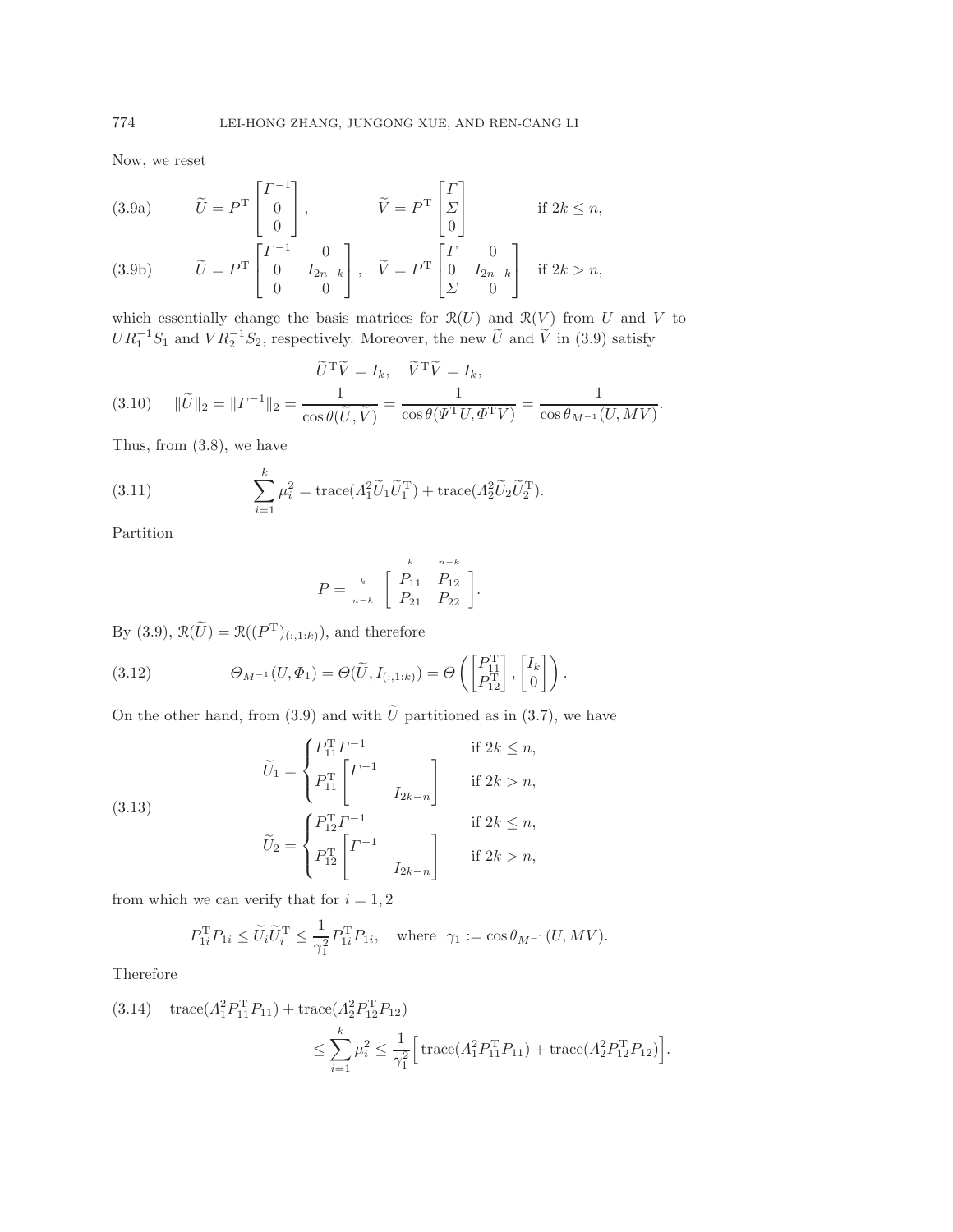<span id="page-10-0"></span>We claim that

<span id="page-10-1"></span>(3.15a)  
\n
$$
(\lambda_{k+1}^2 - \lambda_k^2) || \sin \Theta_{M^{-1}}(U, \Phi_1) ||_F^2 \leq \text{trace}(\Lambda_1^2 P_{11}^T P_{11}) + \text{trace}(\Lambda_2^2 P_{12}^T P_{12}) - \sum_{i=1}^k \lambda_i^2
$$
\n
$$
\leq (\lambda_n^2 - \lambda_1^2) || \sin \Theta_{M^{-1}}(U, \Phi_1) ||_F^2.
$$

<span id="page-10-2"></span>To prove [\(3.15\)](#page-10-0), we note

$$
I_k - P_{11}^{\mathrm{T}} P_{11} \succeq 0, \qquad P_{12}^{\mathrm{T}} P_{12} \succeq 0, \lambda_1^2 \cdot I_k \le \Lambda_1^2 \le \lambda_k^2 \cdot I_k, \quad \lambda_{k+1}^2 \cdot I_{n-k} \le \Lambda_2^2 \le \lambda_n^2 \cdot I_{n-k},
$$

and therefore

$$
\lambda_1^2 \cdot (I_k - P_{11}^{\mathrm{T}} P_{11}) \preceq (I_k - P_{11}^{\mathrm{T}} P_{11})^{1/2} A_1^2 (I_k - P_{11}^{\mathrm{T}} P_{11})^{1/2} \preceq \lambda_k^2 \cdot (I_k - P_{11}^{\mathrm{T}} P_{11}),
$$
  

$$
\lambda_{k+1}^2 \cdot P_{12}^{\mathrm{T}} P_{12} \preceq (P_{12}^{\mathrm{T}} P_{12})^{1/2} A_2^2 (P_{12}^{\mathrm{T}} P_{12})^{1/2} \preceq \lambda_n^2 \cdot P_{12}^{\mathrm{T}} P_{12}.
$$

So for the right-hand side of [\(3.15a\)](#page-10-1),

$$
\begin{split}\n&\text{trace}(\Lambda_{1}^{2}P_{11}^{T}P_{11}) + \text{trace}(\Lambda_{2}^{2}P_{12}^{T}P_{12}) - \sum_{i=1}^{k} \lambda_{i}^{2} \\
&= -\text{trace}((I_{k} - P_{11}^{T}P_{11})\Lambda_{1}^{2}) + \text{trace}(P_{12}\Lambda_{2}^{2}P_{12}^{T}) \\
&\geq \lambda_{k+1}^{2} \cdot \text{trace}(P_{12}^{T}P_{12}) - \lambda_{k}^{2} \cdot \text{trace}(I_{k} - P_{11}^{T}P_{11}) \\
&= \lambda_{k+1}^{2} \cdot \text{trace}(P_{12}^{T}P_{12}) - \lambda_{k}^{2} \cdot [k - \text{trace}(P_{11}P_{11}^{T})] \\
&= \lambda_{k+1}^{2} \cdot \text{trace}(P_{12}^{T}P_{12}) - \lambda_{k}^{2} \cdot [k - \text{trace}(I_{k} - P_{12}P_{12}^{T})] \\
&= (\lambda_{k+1}^{2} - \lambda_{k}^{2}) \cdot ||P_{12}||_{\text{F}}^{2} \\
&= (\lambda_{k+1}^{2} - \lambda_{k}^{2}) ||\sin \Theta_{M^{-1}}(U, \Phi_{1})||_{\text{F}}^{2}.\n\end{split}
$$

This proves [\(3.15a\)](#page-10-1) and thus the first inequality in [\(3.3\)](#page-7-3). Similarly,

$$
-\operatorname{trace}((I_k - P_{11}^{\mathrm{T}} P_{11}) A_1^2) + \operatorname{trace}(P_{12} A_2^2 P_{12}^{\mathrm{T}}) \le (\lambda_n^2 - \lambda_1^2) || \sin \Theta_{M^{-1}}(U, \Phi_1) ||_F^2,
$$

which proves [\(3.15b\)](#page-10-2). Noticing  $\gamma_1 = \cos \theta_{M^{-1}}(U, MV)$ , we have

$$
\begin{split} \sum_{i=1}^{k}\mu_i^2 - \sum_{i=1}^{k}\lambda_i^2 &\leq \frac{\sum_{i=1}^{k}\lambda_i^2 + (\lambda_n^2 - \lambda_1^2)\|\sin\Theta_{M^{-1}}(U,\Phi_1)\|_{\mathrm{F}}^2}{\gamma_1^2} - \sum_{i=1}^{k}\lambda_i^2 \\ &\leq \frac{(\lambda_n^2 - \lambda_1^2)\|\sin\Theta_{M^{-1}}(U,\Phi_1)\|_{\mathrm{F}}^2}{\gamma_1^2} + \frac{1-\gamma_1^2}{\gamma_1^2}\sum_{i=1}^{k}\lambda_i^2 \\ &= \frac{(\lambda_n^2 - \lambda_1^2)\|\sin\Theta_{M^{-1}}(U,\Phi_1)\|_{\mathrm{F}}^2}{\cos^2\theta_{M^{-1}}(U,MV)} + \tan^2\theta_{M^{-1}}(U,MV) \cdot \sum_{i=1}^{k}\lambda_i^2, \end{split}
$$

which proves the second inequality in [\(3.3\)](#page-7-3). $\Box$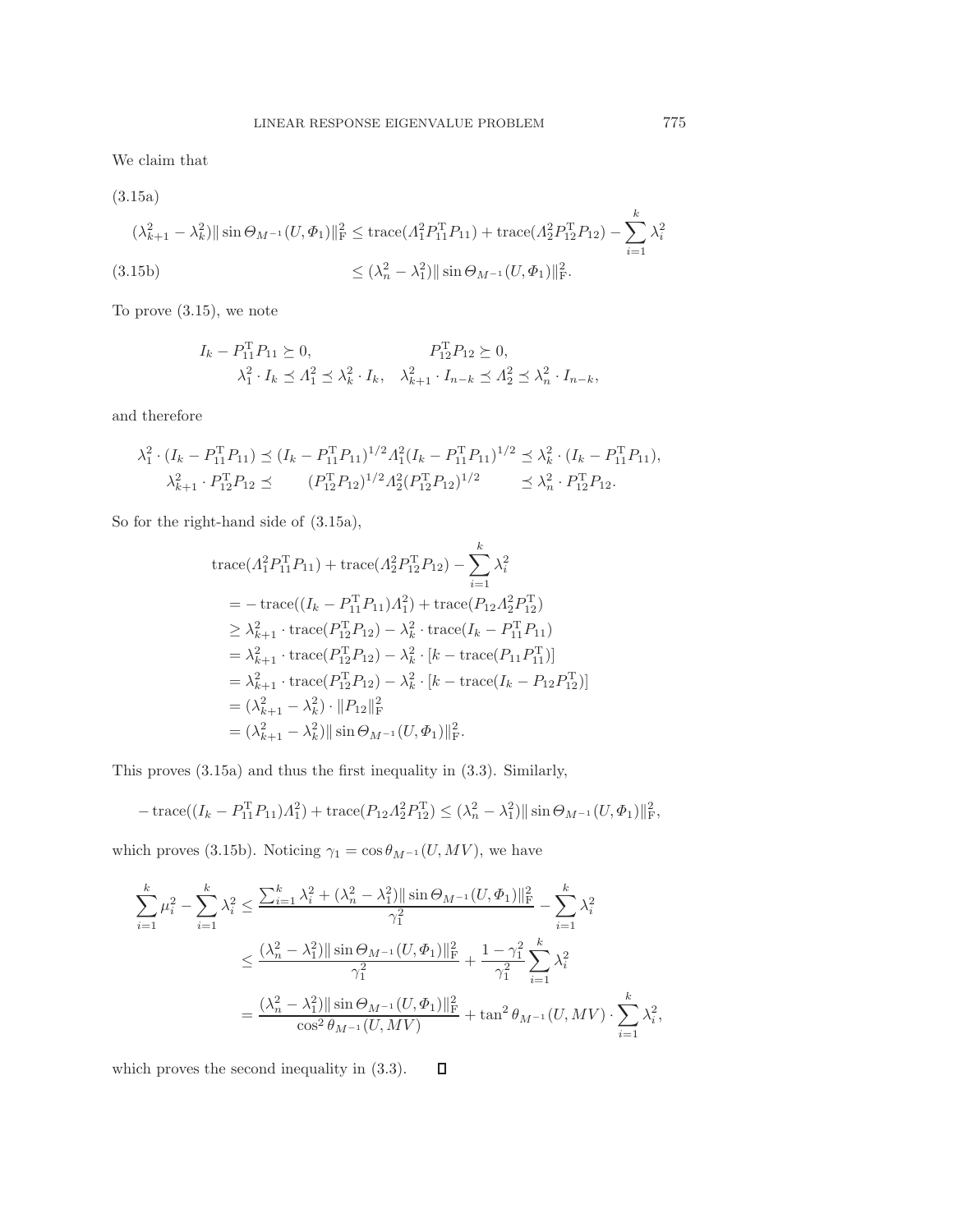*Remark* 3.1. We make several remarks for Theorem [3.1:](#page-7-4)

(1) We first consider the special case  $k = 1$  for which the lower and upper bounds in Theorem [3.1](#page-7-4) reduce to

<span id="page-11-0"></span>
$$
(\lambda_2^2 - \lambda_1^2) \cdot \sin^2 \theta_{M^{-1}}(\mathbf{u}, \Phi_1) \le \delta_1 \le \lambda_1^2 \cdot \tan^2 \theta_{M^{-1}}(\mathbf{u}, M\mathbf{v}) + \frac{\lambda_n^2 - \lambda_1^2}{\cos^2 \theta_{M^{-1}}(\mathbf{u}, M\mathbf{v})} \sin^2 \theta_{M^{-1}}(\mathbf{u}, \Phi_1),
$$
\n(3.16)

<span id="page-11-1"></span>where we have written **u** for U and **v** for V since  $k = 1$ . It is interesting to note that in this case, the upper bound [\(3.16\)](#page-11-0) is sharp in the sense that when

$$
(3.17) \qquad \qquad \lambda_1 \leq \lambda_2 = \cdots = \lambda_n,
$$

it becomes an equality. This can be seen as follows. Suppose [\(3.17\)](#page-11-1) holds. Then [\(3.11\)](#page-9-1) becomes

<span id="page-11-2"></span>(3.18) 
$$
\mu_1^2 = \lambda_1^2 (\tilde{\boldsymbol{v}}^T \tilde{\boldsymbol{v}}) (\tilde{\boldsymbol{u}}_1^T \tilde{\boldsymbol{u}}_1) + \lambda_n^2 (\tilde{\boldsymbol{v}}^T \tilde{\boldsymbol{v}}) (\tilde{\boldsymbol{u}}_2^T \tilde{\boldsymbol{u}}_2),
$$

where  $\tilde{\boldsymbol{u}} = [\tilde{\boldsymbol{u}}_1^{\mathrm{T}}, \tilde{\boldsymbol{u}}_2^{\mathrm{T}}]^{\mathrm{T}}$  and  $\tilde{\boldsymbol{v}}$  are defined as in [\(3.5\)](#page-8-2) and [\(3.7\)](#page-8-1). Therefore, by noting  $\tilde{u}^T \tilde{u} = \tilde{u}_1^T \tilde{u}_1 + \tilde{u}_2^T \tilde{u}_2$ , we have from [\(3.18\)](#page-11-2) that

<span id="page-11-3"></span>(3.19) 
$$
\mu_1^2 = \lambda_1^2 (\tilde{\boldsymbol{v}}^T \tilde{\boldsymbol{v}}) (\tilde{\boldsymbol{u}}^T \tilde{\boldsymbol{u}}) + (\lambda_n^2 - \lambda_1^2) (\tilde{\boldsymbol{v}}^T \tilde{\boldsymbol{v}}) (\tilde{\boldsymbol{u}}_2^T \tilde{\boldsymbol{u}}_2).
$$

Moreover, for  $k = 1$ ,

$$
(\tilde{\boldsymbol{v}}^{\mathrm{T}}\tilde{\boldsymbol{v}})(\tilde{\boldsymbol{u}}^{\mathrm{T}}\tilde{\boldsymbol{u}})=\frac{1}{\cos^2\theta_{M^{-1}}(\boldsymbol{u},M\boldsymbol{v})},\quad (\tilde{\boldsymbol{v}}^{\mathrm{T}}\tilde{\boldsymbol{v}})(\tilde{\boldsymbol{u}}_2^{\mathrm{T}}\tilde{\boldsymbol{u}}_2)=\left[\frac{\sin\theta_{M^{-1}}(\boldsymbol{u},\Phi_1)}{\cos\theta_{M^{-1}}(\boldsymbol{u},M\boldsymbol{v})}\right]^2,
$$

which, together with  $(3.19)$ , imply that the second inequality in  $(3.16)$  is an equality.

(2) When  $M = I_n$ , the LREP reduces to the symmetric eigenvalue problem and  $\Phi = \Psi$  is orthogonal. Therefore, only one of  $\mathcal{R}(U)$  and  $\mathcal{R}(V)$  is needed, i.e.,  $U = V$ , which then leads to

$$
\tan \theta_{M^{-1}}(U, MV) = 0 \quad \text{and} \quad \cos \theta_{M^{-1}}(U, MV) = 1,
$$

and [\(3.16\)](#page-11-0) becomes the well-known one

$$
(3.20)
$$

$$
(\lambda_{k+1}^2 - \lambda_k^2) || \sin \Theta(U, \Phi_1) ||_F^2 \le \sum_{i=1}^k (\mu_i^2 - \lambda_i^2) \le (\lambda_n^2 - \lambda_1^2) || \sin \Theta(U, \Phi_1) ||_F^2
$$

for the symmetric eigenvalue problem [\[8,](#page-17-10) [10,](#page-17-11) [11,](#page-17-12) [15,](#page-17-13) [25\]](#page-17-14).

By comparing the lower and upper bounds for  $\delta_k$  in Theorem [3.1,](#page-7-4) one may argue that an unsatisfactory part in the lower bound for  $\delta_k$  is that a term in the order of

$$
\|\sin\Theta_{M^{-1}}(U,MV)\|_{\mathrm{F}}^2
$$

is absent because it would be reasonable to expect that  $\Theta_{M^{-1}}(U, MV) = 0$  if  $\delta_k = 0$ . However, this is false, as demonstrated by Example [3.1](#page-11-4) below.

<span id="page-11-4"></span>*Example* 3.1. Let  $K = diag(0, 0, 1)$  and  $M = I_3$ . The eigenvalues of H are  $\pm 0$ ,  $\pm 0$ , and  $\pm 1$ , i.e.,  $\lambda_1 = \lambda_2 = 0$  and  $\lambda_3 = 1$ , and  $\Phi = \Psi = I_n$  in [\(2.9\)](#page-4-4). Consider  $k = 2$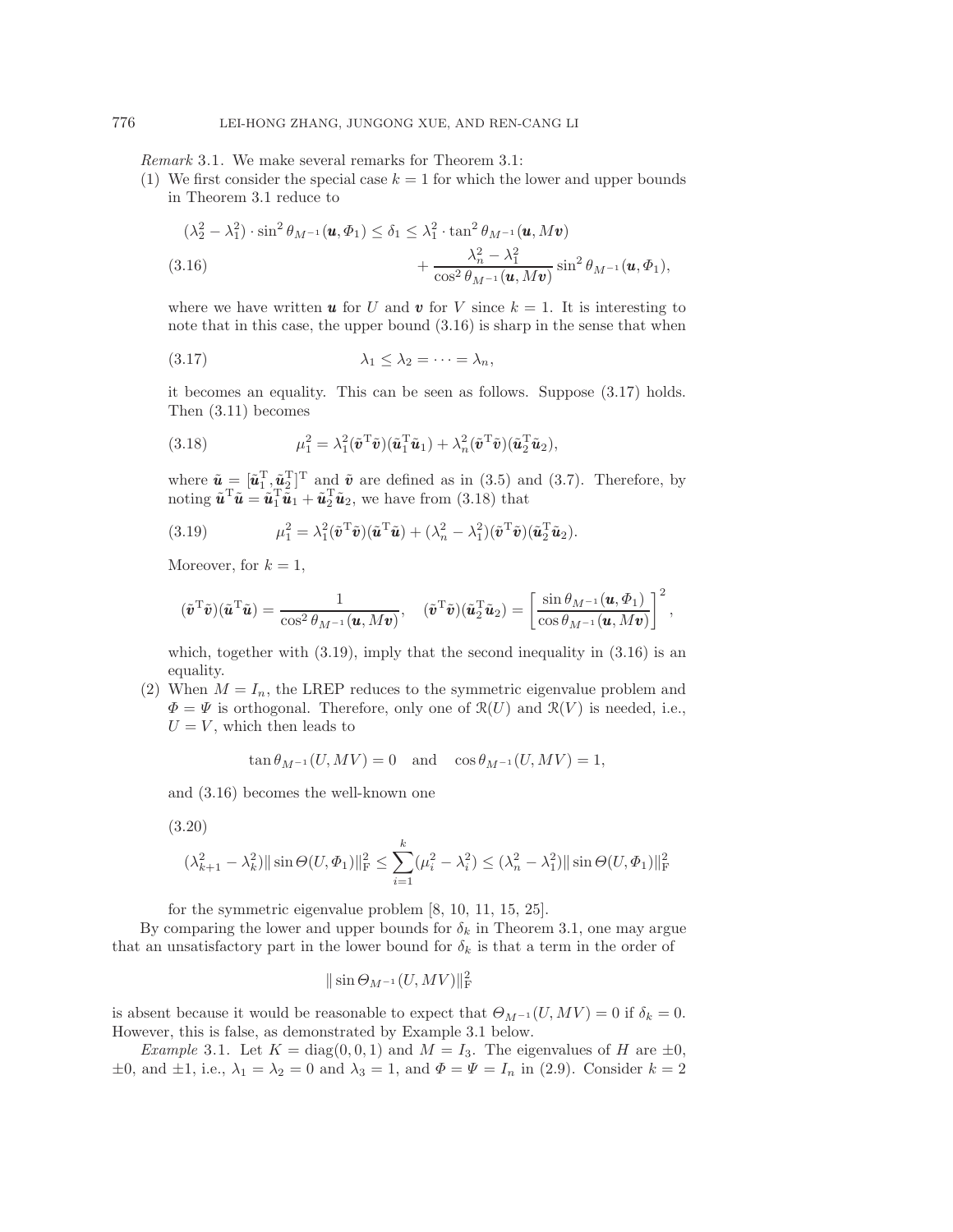and

(3.21) 
$$
U = \begin{bmatrix} 1 & 0 \\ 0 & 1 \\ 0 & 0 \end{bmatrix} \text{ and } V = \begin{bmatrix} 1 & 0 \\ 0 & 1 \\ 0 & 1 \end{bmatrix}.
$$

It can be verified that

$$
UTV = I2, UTKU = 0 \text{ and } VTMV = \begin{bmatrix} 1 & 0 \\ 0 & 2 \end{bmatrix},
$$

which implies that  $\mu_1 = \mu_2 = 0$  and thus  $\delta_k = 0$ . However,

$$
\Theta_{M^{-1}}(U, \Phi_1) = 0, \qquad \Theta_{M^{-1}}(U, MV) = \text{diag}\left(\frac{\pi}{4}, 0\right),
$$

$$
(\lambda_3^2 - \lambda_2^2) || \sin \Theta_{M^{-1}}(U, MV) ||^2_F = (\lambda_3^2 - \lambda_2^2) || \sin \Theta_{M^{-1}}(U, MV) ||^2_F = \frac{1}{2}.
$$

This phenomenon that  $\delta_k = 0$  but  $\|\sin \Theta_{M^{-1}}(U, MV)\|_F \neq 0$  is caused by the indefi-niteness of K, and in Theorem [3.4,](#page-15-1) we will establish a lower bound (see [\(3.36\)](#page-15-2)) of  $\delta_k$ using  $\|\sin \Theta_{M^{-1}}(U, MV)\|_{\text{F}}^2$  under the assumption that both K and M are definite.

So far, we have considered  $K \succeq 0$  and  $M \succ 0$ . It is not difficult to state a version for  $K \succ 0$  and  $M \succ 0$  by swapping the roles of K and M. In fact, when  $K \succ 0$  and  $M \succeq 0$ , we have, instead of  $(2.9)$ ,

(3.22) 
$$
M = \widehat{\Phi} \Lambda^2 \widehat{\Phi}^{\mathrm{T}}, \quad K = \widehat{\Psi} \widehat{\Psi}^{\mathrm{T}},
$$

where  $\widehat{\Psi} \in \mathbb{R}^{n \times n}$  is nonsingular,  $\Lambda = \text{diag}(\lambda_1, \lambda_2, \dots, \lambda_n)$ , and  $\widehat{\Phi} = \widehat{\Psi}^{-T}$ . Let  $(cf. (2.15))$  $(cf. (2.15))$  $(cf. (2.15))$ 

(3.23) 
$$
\widehat{\Phi}_1 = \widehat{\Phi}_{(:,1:k)} \quad \text{and} \quad \widehat{\Psi}_1 = \widehat{\Psi}_{(:,1:k)}.
$$

*Remark* 3.2. In the case when  $K \succ 0$  and  $M \succ 0$ , if  $\lambda_k < \lambda_{k+1}$ , then

$$
\mathcal{R}(\Phi_1) = \mathcal{R}(\widehat{\Phi}_1)
$$
 and  $\mathcal{R}(\Psi_1) = \mathcal{R}(\widehat{\Psi}_1)$ .

In fact, for the case  $H$  is diagonalizable (see Theorem [2.1\)](#page-4-2) and

$$
\begin{bmatrix} \varPsi_1 \varLambda_1 \\ \varPhi_1 \end{bmatrix}, \qquad \begin{bmatrix} \widehat{\varPsi}_1 \\ \widehat{\varPhi}_1 \varLambda_1 \end{bmatrix}
$$

are two different basis matrices for the eigenspace of  $H$  associated with the eigenvalues  $\lambda_i$  for  $1 \leq i \leq k$ , which are different from the rest of the eigenvalues of H, where  $\Lambda_1 = \Lambda_{(1:k,1:k)}$ . So the eigenspace is unique and thus there exists a nonsingular  $Q \in \mathbb{R}^{k \times k}$  such that

$$
\begin{bmatrix} \Psi_1 \Lambda_1 \\ \Phi_1 \end{bmatrix} = \begin{bmatrix} \widehat{\Psi}_1 \\ \widehat{\Phi}_1 \Lambda_1 \end{bmatrix} Q,
$$

which implies  $\mathcal{R}(\Phi_1) = \mathcal{R}(\widehat{\Phi}_1)$  and  $\mathcal{R}(\Psi_1) = \mathcal{R}(\widehat{\Psi}_1)$ . An implication of this remark is that there is no need to distinguish  $\Phi_1$  from  $\widehat{\Phi}_1$  and  $\Psi_1$  from  $\widehat{\Psi}_1$ .

<span id="page-12-0"></span>THEOREM 3.2. Suppose that  $K > 0$  and  $M \succeq 0$ . Let  $\{ \mathcal{R}(U), \mathcal{R}(V) \}$  be an *approximate pair to*  $\{\mathcal{R}(\widehat{\Phi}_1), \mathcal{R}(\widehat{\Psi}_1)\}$ *, where*  $U, V \in \mathbb{R}^{n \times k}$  *satisfying* rank $(U^T V) = k$ *,*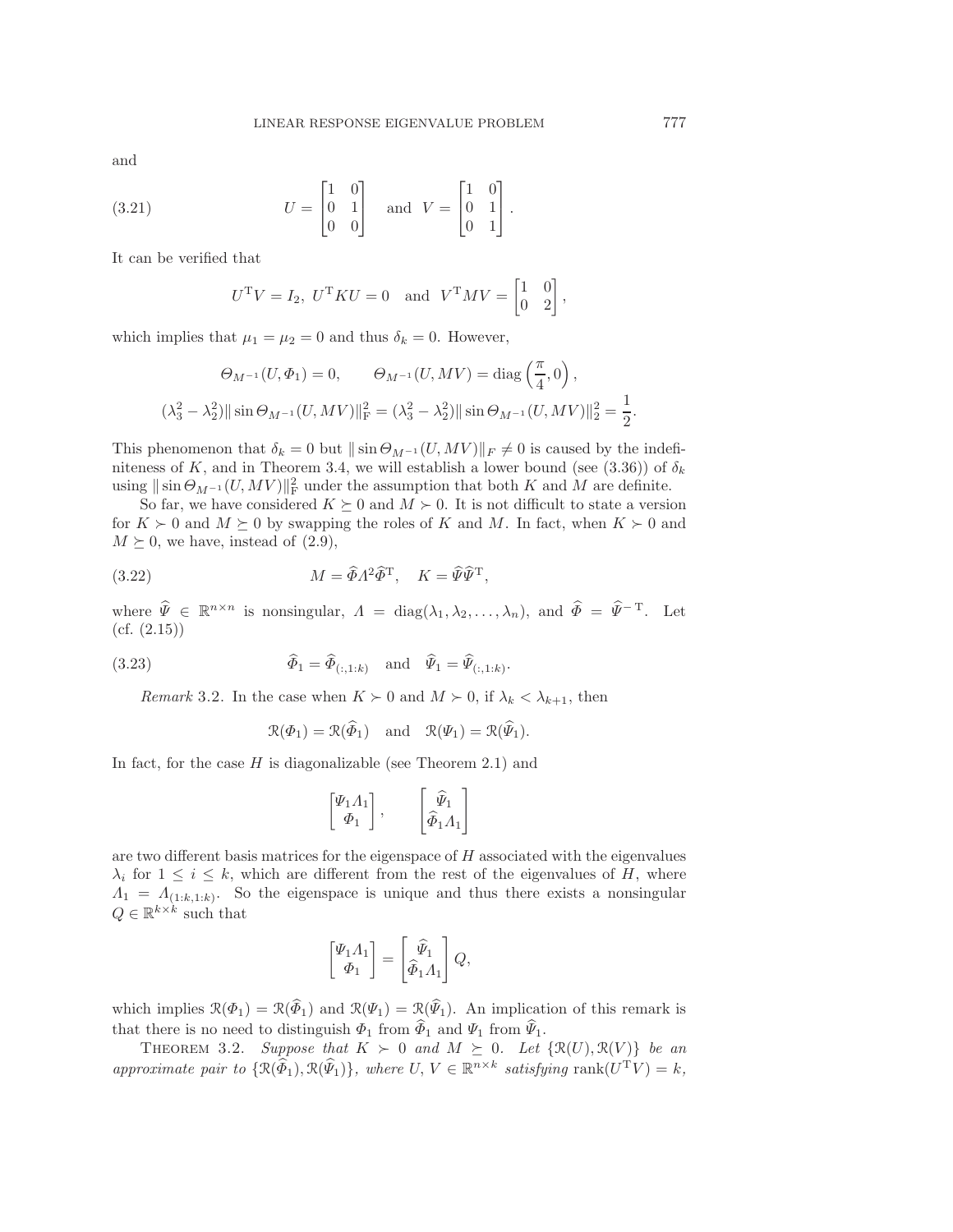*and let the nonnegative eigenvalues of*  $H_{SR}$  *given by* [\(2.14\)](#page-5-1)*. Then for the*  $\delta_k$  *given by* [\(3.2\)](#page-7-2)*, it holds that*

$$
(\lambda_{k+1}^2 - \lambda_k^2) || \sin \Theta_{K^{-1}}(V, \widehat{\Psi}_1) ||_F^2 \le \delta_k \le \sum_{i=1}^k \lambda_i^2 \cdot \tan^2 \theta_{K^{-1}}(V, KU)
$$
  
(3.24)  

$$
+ \frac{\lambda_n^2 - \lambda_1^2}{\cos^2 \theta_{K^{-1}}(V, KU)} || \sin \Theta_{K^{-1}}(V, \widehat{\Psi}_1) ||_F^2.
$$

<span id="page-13-8"></span><span id="page-13-0"></span>*As a result,*

(3.25) 
$$
\|\sin \Theta_{K^{-1}}(V, \widehat{\Psi}_1)\|_{\mathrm{F}} \leq \sqrt{\frac{\delta_k}{\lambda_{k+1}^2 - \lambda_k^2}}.
$$

Suppose  $K \succ 0$  and  $M \succ 0$ . The inequalities [\(3.4\)](#page-7-5) and [\(3.25\)](#page-13-0) imply that if  $\delta_k = 0$ and if the gap

(3.26) 
$$
\eta_k := \lambda_{k+1}^2 - \lambda_k^2 > 0,
$$

then the two sines in  $(2.19a)$  are zeros. By Theorem [2.2,](#page-6-6) all sines in  $(2.19)$  are zeros in this case, but it does not lead to quantitative upper bounds on some of the angles, most notably on  $\sin \Theta_{M^{-1}}(U, MV)$  and  $\sin \Theta_{K^{-1}}(V,KU)$ .

LEMMA 3.3. Suppose  $K > 0$  and  $M > 0$ , and let  $U, V \in \mathbb{R}^{n \times k}$  satisfying rank $(U^{T}V) = k$ . Then for any unitarily invariant norm  $\|\cdot\|_{\text{ui}}$ 

<span id="page-13-4"></span>
$$
(3.27) \qquad \left\|\sin \Theta_{M^{-1}}(U,MV)\right\|_{\text{ui}} \leq \left\|\sin \Theta_{M^{-1}}(U,\Phi_1)\right\|_{\text{ui}} + \kappa \left\|\sin \Theta_{K^{-1}}(V,\Psi_1)\right\|_{\text{ui}},
$$

<span id="page-13-7"></span>
$$
(3.28) \t\t ||\sin \Theta_{K^{-1}}(V, KU)||_{\text{ui}} \le ||\sin \Theta_{K^{-1}}(V, \Psi_1)||_{\text{ui}} + \kappa ||\sin \Theta_{M^{-1}}(U, \Phi_1)||_{\text{ui}},
$$

*where*  $\kappa = \lambda_n / \lambda_1$ .

*Proof.* Recall [\(2.7\)](#page-4-1), [\(3.5\)](#page-8-2), and [\(3.6\)](#page-8-3). Noting  $\Phi^T \Psi = I$ ,  $K^{-1} = \Phi A^{-2} \Phi^T$ , and  $M^{-1} = \Psi \Psi$ <sup>T</sup>, we have

<span id="page-13-1"></span>(3.29a) 
$$
\Theta_{K^{-1}}(V, \Psi_1) = \Theta(\Lambda^{-1} \Phi^{\mathrm{T}} V, \Lambda^{-1} \Phi^{\mathrm{T}} \Psi_1) = \Theta(\Lambda^{-1} \widetilde{V}, I_{(:,1:k)}),
$$

<span id="page-13-2"></span>(3.29b) 
$$
\Theta_{M^{-1}}(U, MV) = \Theta(\Psi^{\mathrm{T}}U, \Psi^{\mathrm{T}}MV) = \Theta(\widetilde{U}, \Phi^{\mathrm{T}}V) = \Theta(\widetilde{U}, \widetilde{V}),
$$

<span id="page-13-5"></span>(3.29c) 
$$
\Theta_{K^{-1}}(V,KU) = \Theta(\Lambda^{-1}\Phi^{\mathrm{T}}V,\Lambda^{-1}\Phi^{\mathrm{T}}KU) = \Theta(\Lambda^{-1}\widetilde{V},\Lambda\widetilde{U}).
$$

In obtaining the last equality in [\(3.29a\)](#page-13-1), we have used  $\Lambda^{-1} \Phi^{T} \Psi_1 = \Lambda^{-1} I_{(:,1:k)}$  whose columns span the same subspace as  $I_{(:,1:k)}$ . Partition  $\tilde{U}$  and  $\tilde{\Lambda}$  as in [\(3.7\)](#page-8-1) and  $\tilde{V}$ accordingly as

(3.30) 
$$
\widetilde{V} = \kappa \begin{bmatrix} \widetilde{V}_1 \\ \widetilde{V}_2 \end{bmatrix}.
$$

For any unitarily invariant norm  $\|\cdot\|_{\text{ui}}$ , we have

<span id="page-13-3"></span>(3.31a) 
$$
\left\| \sin \Theta(\widetilde{U}, \widetilde{V}) \right\|_{\text{ui}} \le \left\| \sin \Theta(\widetilde{U}, I_{(:,1:k)}) \right\|_{\text{ui}} + \left\| \sin \Theta(I_{(:,1:k)}, \widetilde{V}) \right\|_{\text{ui}},
$$
  
(3.31b) 
$$
\left\| \sin \Theta(A^{-1} \widetilde{V}, A \widetilde{U}) \right\|_{\text{vi}} > \left\| \sin \Theta(A^{-1} \widetilde{V}, I_{(:,1:k)}) \right\|_{\text{ui}} + \left\| \sin \Theta(I_{(:,1:k)}, \widetilde{V}) \right\|_{\text{ui}},
$$

<span id="page-13-6"></span>
$$
(3.31b) \quad \left\|\sin\Theta(\Lambda^{-1}\widetilde{V},\Lambda\widetilde{U})\right\|_{\text{ui}} \le \left\|\sin\Theta(\Lambda^{-1}\widetilde{V},I_{(:,1:k)})\right\|_{\text{ui}} + \left\|\sin\Theta(I_{(:,1:k)},\Lambda\widetilde{U})\right\|_{\text{ui}}.
$$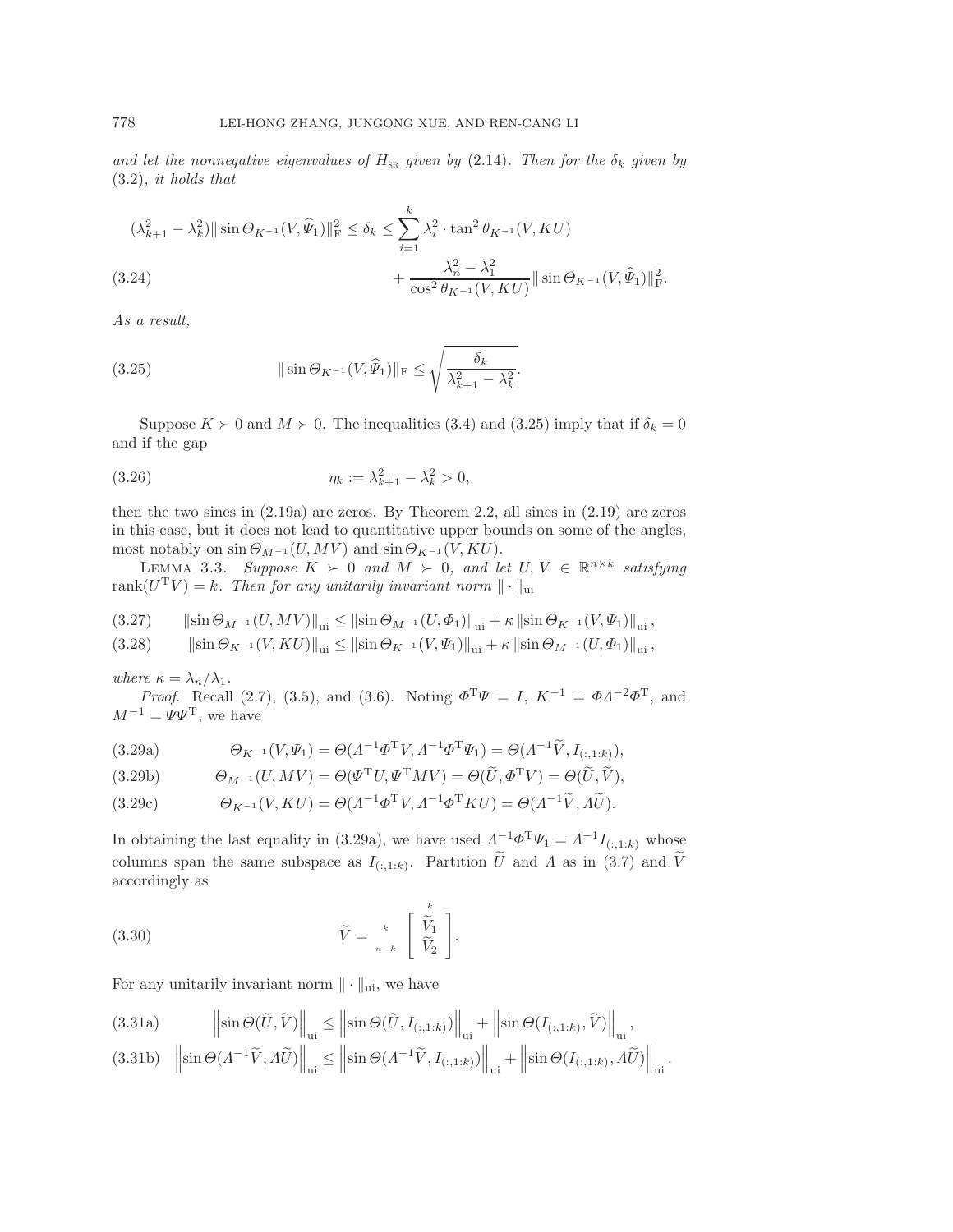We need to relate  $\Theta(\Lambda^{-1}\widetilde{V},I_{(:,1:k)})$  to  $\Theta(\widetilde{V},I_{(:,1:k)})$ . Without loss of generality, we may normalize V from the right so that  $V^T \widetilde{V} = I_k$ . We know that  $\sin \Theta(I_{(:,1:k)}, \widetilde{V})$ and  $\sin \Theta(\Lambda^{-1} \widetilde{V}, I_{\{t+1:k\}})$  consist of the singular values of

$$
\widetilde{V}_2, \quad A_2^{-1} \widetilde{V}_2 (\widetilde{V}^{\mathrm{T}} A^{-2} \widetilde{V})^{-1/2},
$$

respectively. Denote their singular values by  $\alpha_1 \geq \cdots \geq \alpha_k$  and  $\beta_1 \geq \cdots \geq \beta_k$ , respectively. It can be verified that

$$
\lambda_1^2 I_k \preceq (\tilde{V}^{\mathsf{T}} A^{-2} \tilde{V})^{-1} \preceq \lambda_n^2 I_k,
$$
  

$$
\lambda_1^2 A_2^{-1} \tilde{V}_2 \tilde{V}_2^{\mathsf{T}} A_2^{-1} \preceq A_2^{-1} \tilde{V}_2 (\tilde{V}^{\mathsf{T}} A^{-2} \tilde{V})^{-1} \tilde{V}_2^{\mathsf{T}} A_2^{-1} \preceq \lambda_n^2 A_2^{-1} \tilde{V}_2 \tilde{V}_2^{\mathsf{T}} A_2^{-1},
$$
  

$$
(1/\lambda_n^2) \tilde{V}_2^{\mathsf{T}} \tilde{V}_2 \preceq \tilde{V}_2^{\mathsf{T}} A_2^{-2} \tilde{V}_2 \preceq (1/\lambda_{k+1}^2) \tilde{V}_2^{\mathsf{T}} \tilde{V}_2.
$$

These matrix inequalities imply

$$
\frac{\lambda_1}{\lambda_n} \alpha_i \le \beta_i \le \frac{\lambda_n}{\lambda_{k+1}} \alpha_i,
$$

<span id="page-14-0"></span>which yields

$$
\frac{\lambda_1}{\lambda_n} \left\| \sin \Theta(\widetilde{V}, I_{(:,1:k)}) \right\|_{\text{ui}} \le \left\| \sin \Theta(\Lambda^{-1} \widetilde{V}, I_{(:,1:k)}) \right\|_{\text{ui}} \le \frac{\lambda_n}{\lambda_{k+1}} \left\| \sin \Theta(\widetilde{V}, I_{(:,1:k)}) \right\|_{\text{ui}}.
$$

Combine [\(3.6\)](#page-8-3), [\(3.29b\)](#page-13-2), [\(3.31a\)](#page-13-3), and [\(3.32\)](#page-14-0) to get [\(3.27\)](#page-13-4).

We now relate  $\Theta(I_{(:,1:k)},\Lambda\tilde{U})$  to  $\Theta(I_{(:,1:k)},\tilde{U})$ . Without loss of generality, we may normalize U from the right so that  $\tilde{U}^T \tilde{U} = I_k$ . We know  $\sin \Theta(I_{(:,1:k)}, \tilde{U})$  and  $\sin \Theta(I_{(:,1:k)}, \tilde{A}_{\nu} \tilde{U})$  consist of the singular values of

$$
\widetilde{U}_2
$$
,  $\Lambda_2 \widetilde{U}_2 (\widetilde{U}^{\mathrm{T}} \Lambda^2 \widetilde{U})^{-1/2}$ ,

respectively. Denote their singular values by  $\hat{\alpha}_1 \geq \cdots \geq \hat{\alpha}_k$  and  $\hat{\beta}_1 \geq \cdots \geq \hat{\beta}_k$ , respectively. It can be verified that

$$
(1/\lambda_n^2)I_k \preceq (\widetilde{U}^{\mathrm{T}} \Lambda^2 \widetilde{U})^{-1} \preceq (1/\lambda_1^2)I_k,
$$
  

$$
(1/\lambda_n^2)A_2 \widetilde{U}_2 \widetilde{U}_2^{\mathrm{T}} A_2 \preceq A_2 \widetilde{U}_2 (\widetilde{U}^{\mathrm{T}} \Lambda^2 \widetilde{U})^{-1} \widetilde{U}_2^{\mathrm{T}} A_2 \preceq (1/\lambda_1^2)A_2 \widetilde{U}_2 \widetilde{U}_2^{\mathrm{T}} A_2,
$$
  

$$
\lambda_{k+1}^2 \widetilde{U}_2^{\mathrm{T}} \widetilde{U}_2 \preceq \widetilde{U}_2^{\mathrm{T}} A_2^2 \widetilde{U}_2 \preceq \lambda_n^2 \widetilde{U}_2^{\mathrm{T}} \widetilde{U}_2.
$$

These matrix inequalities imply

$$
\frac{\lambda_{k+1}}{\lambda_n} \hat{\alpha}_i \le \hat{\beta}_i \le \frac{\lambda_n}{\lambda_1} \hat{\alpha}_i,
$$

which yields

(3.33)

<span id="page-14-1"></span>
$$
\frac{\lambda_{k+1}}{\lambda_n} \left\| \sin \Theta(I_{(:,1:k)}, \widetilde{U}) \right\|_{\text{ui}} \le \left\| \sin \Theta(I_{(:,1:k)}, \Lambda \widetilde{U}) \right\|_{\text{ui}} \le \frac{\lambda_n}{\lambda_1} \left\| \sin \Theta(I_{(:,1:k)}, \widetilde{U}) \right\|_{\text{ui}}.
$$

Combine [\(3.29a\)](#page-13-1), [\(3.29c\)](#page-13-5), [\(3.31b\)](#page-13-6), and [\(3.33\)](#page-14-1) to get [\(3.28\)](#page-13-7). $\Box$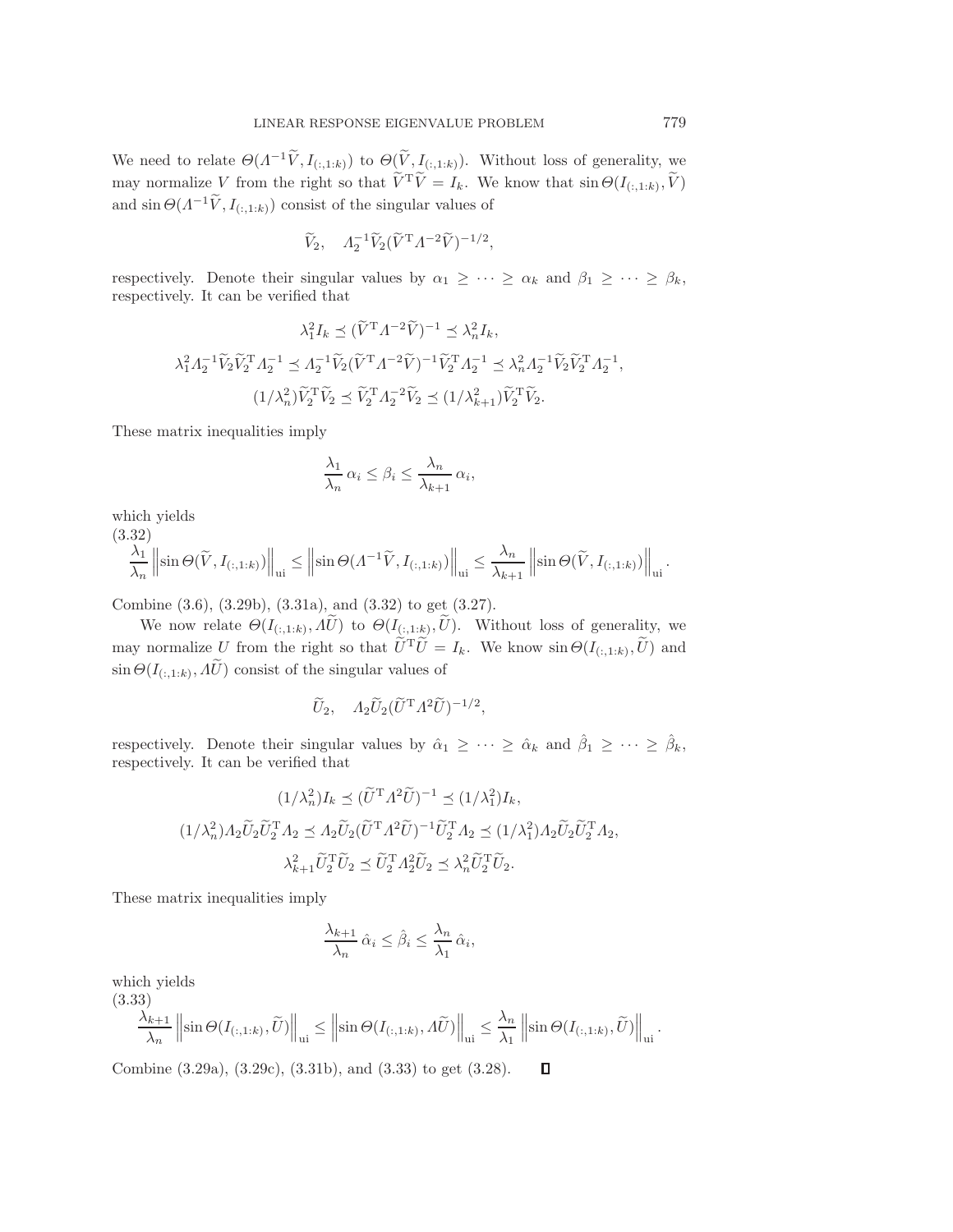THEOREM 3.4. Add to the conditions of Theorem [3.1](#page-7-4) and Theorem [3.2](#page-12-0) that  $K \succ 0$  $and M > 0$ *. If*  $\eta_k = \lambda_{k+1}^2 - \lambda_k^2 > 0$ *, then* 

<span id="page-15-3"></span>(3.34) 
$$
\|\sin \Theta_{M^{-1}}(U, MV)\|_{\mathcal{F}} \leq (\kappa+1)\sqrt{\frac{\delta_k}{\eta_k}},
$$

<span id="page-15-4"></span>(3.35) 
$$
\|\sin \Theta_{K^{-1}}(V, KU)\|_{\mathcal{F}} \leq (\kappa + 1) \sqrt{\frac{\delta_k}{\eta_k}},
$$

*where*  $\kappa = \lambda_n / \lambda_1$ *.* 

*Remark* 3.3. While [\(3.4\)](#page-7-5), [\(3.25\)](#page-13-0), [\(3.34\)](#page-15-3), and [\(3.35\)](#page-15-4) are naturally interpreted as providing upper bounds on various canonical angles between interested subspaces, each of them can also be understood to yield a lower bound on  $\delta_k$ , e.g., by [\(3.34\)](#page-15-3), we have

<span id="page-15-2"></span>(3.36) 
$$
\delta_k \ge \frac{\eta_k}{(1+\kappa)^2} \|\sin \Theta_{M^{-1}}(U, MV)\|_{\mathcal{F}}^2.
$$

We omit the rest. Upper bounds on  $\delta_k$  come from the second inequalities in [\(3.3\)](#page-7-3) and [\(3.24\)](#page-13-8).

<span id="page-15-0"></span>**4. Extension to the more general case.** In this section, we discuss how to extend our results in section [3](#page-7-0) to the following more general LREP:

<span id="page-15-5"></span>(4.1) 
$$
H\mathbf{z} := \begin{bmatrix} M & K \end{bmatrix} \begin{bmatrix} \mathbf{y} \\ \mathbf{x} \end{bmatrix} = \lambda \begin{bmatrix} E_+ \\ E_- \end{bmatrix} \begin{bmatrix} \mathbf{y} \\ \mathbf{x} \end{bmatrix} =: \lambda E \begin{bmatrix} \mathbf{y} \\ \mathbf{x} \end{bmatrix},
$$

where  $E_{+}^{T} = E_{-} \in \mathbb{R}^{n \times n}$  are nonsingular and K and M have the same property as before, i.e.,  $K, M \in \mathbb{R}^{n \times n}$  are symmetric and at least positive semidefinite. It is a generalized eigenvalue problem for the matrix pencil  $H - \lambda E$  and has been discussed in [\[3,](#page-17-20) [4,](#page-17-21) [6,](#page-17-22) [13,](#page-17-23) [14\]](#page-17-24).

Decompose  $E_{-}^{T} = E_{+}$  as  $E_{-}^{T} = E_{+} = CD^{T}$ , where  $C, D \in \mathbb{R}^{n \times n}$  are nonsingular. The eigenvalue problem [\(4.1\)](#page-15-5) can be equivalenly transformed to [\[3\]](#page-17-20)

(4.2) 
$$
\widetilde{H}\widetilde{\mathbf{z}} := \begin{bmatrix} \widetilde{K} \\ \widetilde{M} \end{bmatrix} \begin{bmatrix} \widetilde{\mathbf{y}} \\ \widetilde{\mathbf{z}} \end{bmatrix} = \lambda \begin{bmatrix} \widetilde{\mathbf{y}} \\ \widetilde{\mathbf{z}} \end{bmatrix},
$$

returning in form to the standard LREP [\(1.6\)](#page-1-1), where

<span id="page-15-6"></span>
$$
(4.3)
$$

$$
\widetilde{K} = C^{-1} K C^{-T}, \quad \widetilde{M} = D^{-1} M D^{-T}, \quad \begin{bmatrix} \widetilde{y} \\ \widetilde{x} \end{bmatrix} = \Gamma^{T} \begin{bmatrix} y \\ x \end{bmatrix}, \text{ and } \Gamma = \begin{bmatrix} D \\ C \end{bmatrix}.
$$

Although this transformation [\(4.3\)](#page-15-6) equivalently transforms the general case to the original form in  $(1.6)$ , it is of significance only in theory because in practice K, M, and  $E_{\pm}$  may not be available and their very existences are through matrix-vector multiplications.

By Theorem [2.1,](#page-4-2) there exist nonsingular  $\widetilde{\Phi}$ ,  $\widetilde{\Psi} \in \mathbb{R}^{n \times n}$  such that

(4.4) 
$$
\widetilde{K} = \widetilde{\Psi} \Lambda^2 \widetilde{\Psi}^{\mathrm{T}}, \quad \widetilde{M} = \widetilde{\Phi} \widetilde{\Phi}^{\mathrm{T}}, \quad \widetilde{\Phi}^{\mathrm{T}} \widetilde{\Psi} = I_n,
$$

where  $\Lambda = \text{diag}(\lambda_1, \lambda_2, \ldots, \lambda_n)$  and  $\pm \lambda_i$  ordered as in [\(1.7\)](#page-1-4) are the eigenvalues of  $(4.1)$  (cf.  $(4.2)$  and  $(4.3)$ ). Let

<span id="page-15-8"></span><span id="page-15-7"></span>
$$
\Phi = C^{-\mathrm{T}} \widetilde{\Phi}, \quad \Psi = D^{-\mathrm{T}} \widetilde{\Psi}.
$$

<span id="page-15-1"></span>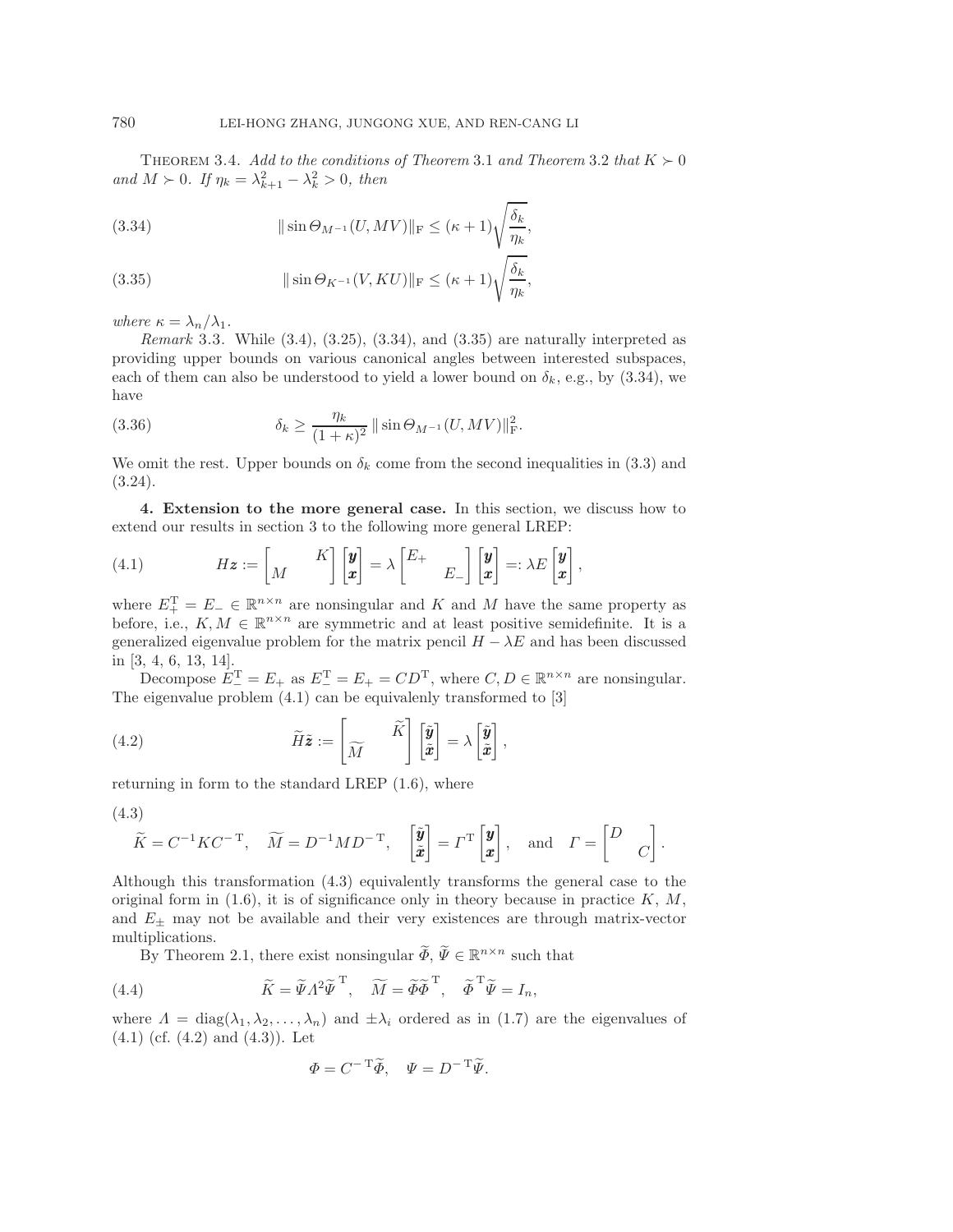The decompositions in [\(4.4\)](#page-15-8) become

(4.5) 
$$
K\Phi = E_{+}\Psi A^{2}, \quad M\Psi = E_{-}\Phi, \quad \Phi^{T}E_{+}\Psi = I_{n}.
$$

The notion of the pair of deflating subspaces for  $H - \lambda E$  was also introduced in [\[3,](#page-17-20) [4\]](#page-17-21): For two k-dimensional subspaces  $\mathcal{R}(U)$  and  $\mathcal{R}(V)$  of  $\mathbb{R}^n$ , we call  $\{\mathcal{R}(U), \mathcal{R}(V)\}\$ a *pair of deflating subspaces* of  $H - \lambda E$  if

$$
K\mathcal{R}(U) \subseteq E_+\mathcal{R}(V)
$$
 and  $M\mathcal{R}(V) \subseteq E_-\mathcal{R}(U)$ .

Let  $\Phi_1 = \Phi_{(:,1:k)}, \Psi_1 = \Psi_{(:,1:k)}, \text{ and } \Lambda_1 = \Lambda_{(1:k,1:k)}.$  Then  $K\Phi_1 = E_+\Psi_1\Lambda_1^2$  and  $M\Psi_1 = E_-\Phi_1$ . So  $\{\mathcal{R}(\Phi_1), \mathcal{R}(\Psi_1)\}\$ is a pair of deflating subspaces of  $H - \lambda E$ .

Now, let  $\{\mathcal{R}(U), \mathcal{R}(V)\}\$  be an approximate pair to  $\{\mathcal{R}(\Phi_1), \mathcal{R}(\Psi_1)\}\$  and decompose  $U^{T}E_{+}V$  as  $U^{T}E_{+}V = W_{1}^{T}W_{2}$ , where  $W_{1}, W_{2} \in \mathbb{R}^{k \times k}$  are nonsingular. It is shown that the first k smallest eigenvalues with the positive sign of  $H_{\text{SR}}$  defined also as in [\(2.14\)](#page-5-1) are the best approximations to  $\lambda_1 \leq \cdots \leq \lambda_k$  by the pair  $\{\mathcal{R}(U), \mathcal{R}(V)\}\$ in the sense specified there [\[4,](#page-17-21) Theorem 4.1].

Upon exploiting the equivalent relationship between  $(4.1)$  and  $(4.2)$ , we can generalize Theorems [3.1,](#page-7-4) [3.2,](#page-12-0) and [3.4](#page-15-1) to the more general LREP [\(4.1\)](#page-15-5). As an example, here we only consider generalizing Theorem [3.1.](#page-7-4) This gives Theorem [4.1,](#page-16-1) below, whose detailed proof can be found in [\[26\]](#page-17-25).

<span id="page-16-1"></span>THEOREM 4.1. *Assume that* M *is definite. Let*  $\{\mathcal{R}(U), \mathcal{R}(V)\}\$  *be an approximate pair to the pair of deflating subspaces*  $\{\mathcal{R}(\Phi_1), \mathcal{R}(\Psi_1)\}\$  *of*  $H - \lambda E$ *, where*  $U, V \in \mathbb{R}^{n \times k}$ and rank $(U^T E_+ V) = k$ . Denote the eigenvalues of  $H_{\text{SR}}$  as in [\(2.14\)](#page-5-1) again by  $\pm \mu_i$ *ordered as in* [\(3.1\)](#page-7-1). Then for  $\delta_k$  defined by [\(3.2\)](#page-7-2), it holds that

$$
(4.6) \quad (\lambda_{k+1}^2 - \lambda_k^2) \|\sin \Theta_{M^{-1}}(E_- U, E_- \Phi_1)\|_{\mathrm{F}}^2
$$
  

$$
\le \delta_k \le \sum_{i=1}^k \lambda_i^2 \cdot \tan^2 \theta_{M^{-1}}(E_- U, MV)
$$
  

$$
+ \frac{\lambda_n^2 - \lambda_1^2}{\cos^2 \theta_{M^{-1}}(E_- U, MV)} \|\sin \Theta_{M^{-1}}(E_- U, E_- \Phi_1)\|_{\mathrm{F}}^2.
$$

*As a result,*

(4.7) 
$$
\|\sin \Theta_{M^{-1}}(E_- U, E_- \Phi_1)\|_{\rm F} \le \sqrt{\frac{\delta_k}{\lambda_{k+1}^2 - \lambda_k^2}}
$$

<span id="page-16-0"></span>**5. Conclusions.** As an important notion in the LREP, the pair of deflating subspaces for  $\{K, M\}$  is not only a vital object in analyzing the theoretical properties such as the subspace version of Thouless minimization principle and the Cauchy-like interlacing inequalities, but also leads to very efficient algorithms (e.g., the LOBP4DCG [\[2\]](#page-17-3), a block Chebyshev–Davidson method [\[20\]](#page-17-7), and the generalized Lanczos method [\[19\]](#page-17-8)). Related, the estimation for the approximation of the pair of deflating pair  $\{\mathcal{R}(\Phi_1), \mathcal{R}(\Psi_1)\}\$ also becomes important. In this paper, following the approximation for the Ritz values and Ritz vectors for the symmetric eigenvalue problem, we have established similar Ritz approximation results for the eigenvalues  $\lambda_1 \leq \cdots \leq \lambda_k$  as well as for the pair of deflating subspaces  $\{\mathcal{R}(\Phi_1), \mathcal{R}(\Psi_1)\}\$ . These estimations cannot only reveal some properties of the LREP, but are also useful in analyzing certain iterative methods.

.